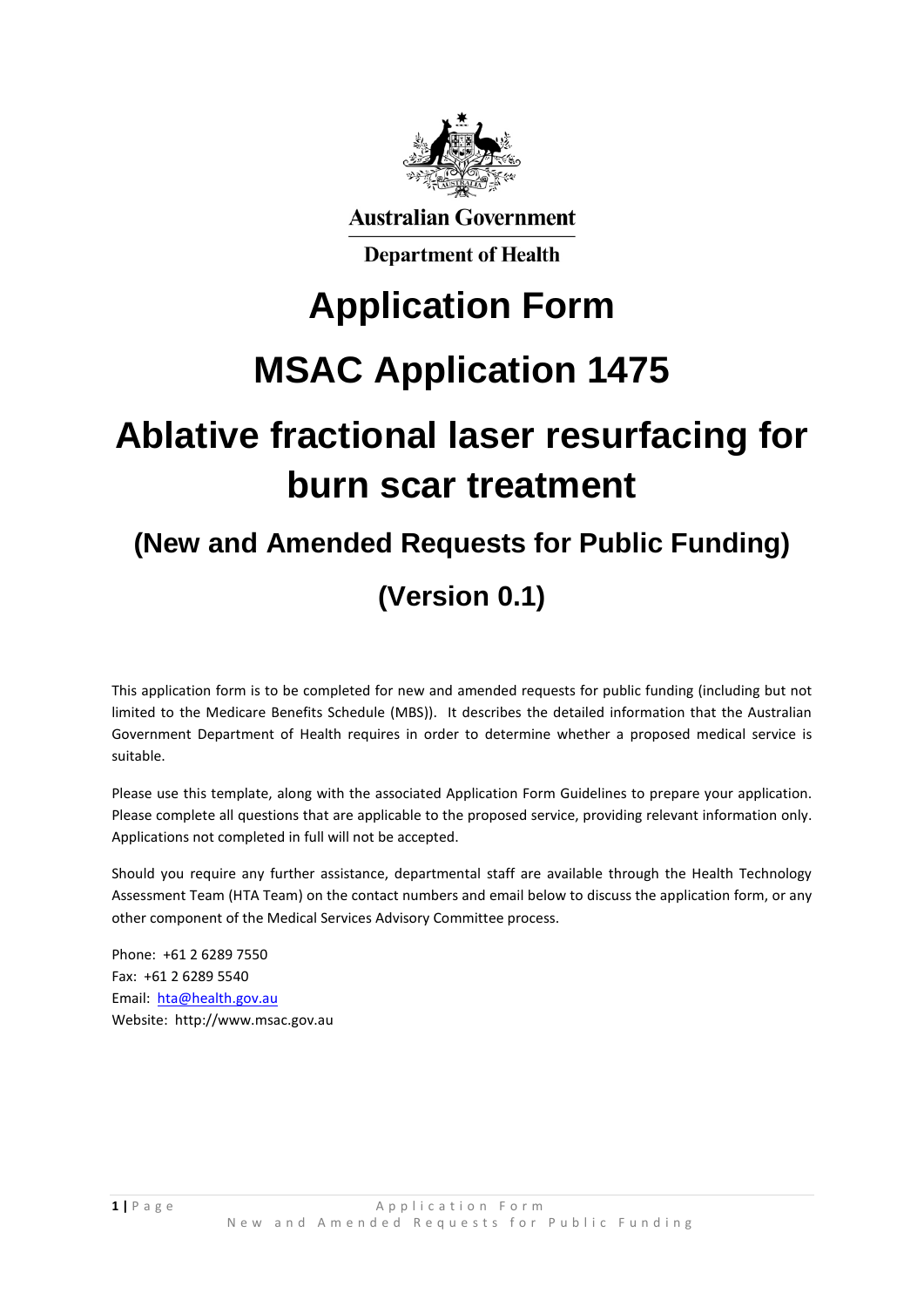# *PART 1 – APPLICANT DETAILS*

## **1. Applicant details (primary and alternative contacts)**

| Corporation / partnership details | Redacted |
|-----------------------------------|----------|
| (where relevant):                 |          |
| Corporation name:                 |          |
| ABN:                              |          |
| Business trading name:            |          |
| Primary contact name:             | Redacted |
| Primary contact numbers:          |          |
| Business:                         | Redacted |
| Mobile:                           |          |
| Email:                            |          |
| Alternative contact name:         | Redacted |
| Alternative contact numbers:      |          |
| Business:                         | Redacted |
| Mobile:                           |          |
| Email:                            |          |

## **2. (a) Are you a lobbyist acting on behalf of an Applicant?**

| Yes: |  |
|------|--|
| No:  |  |

 $\mathsf X$ 

### **(b) If yes, are you listed on the Register of Lobbyists?**

| Yes |  |
|-----|--|
| No: |  |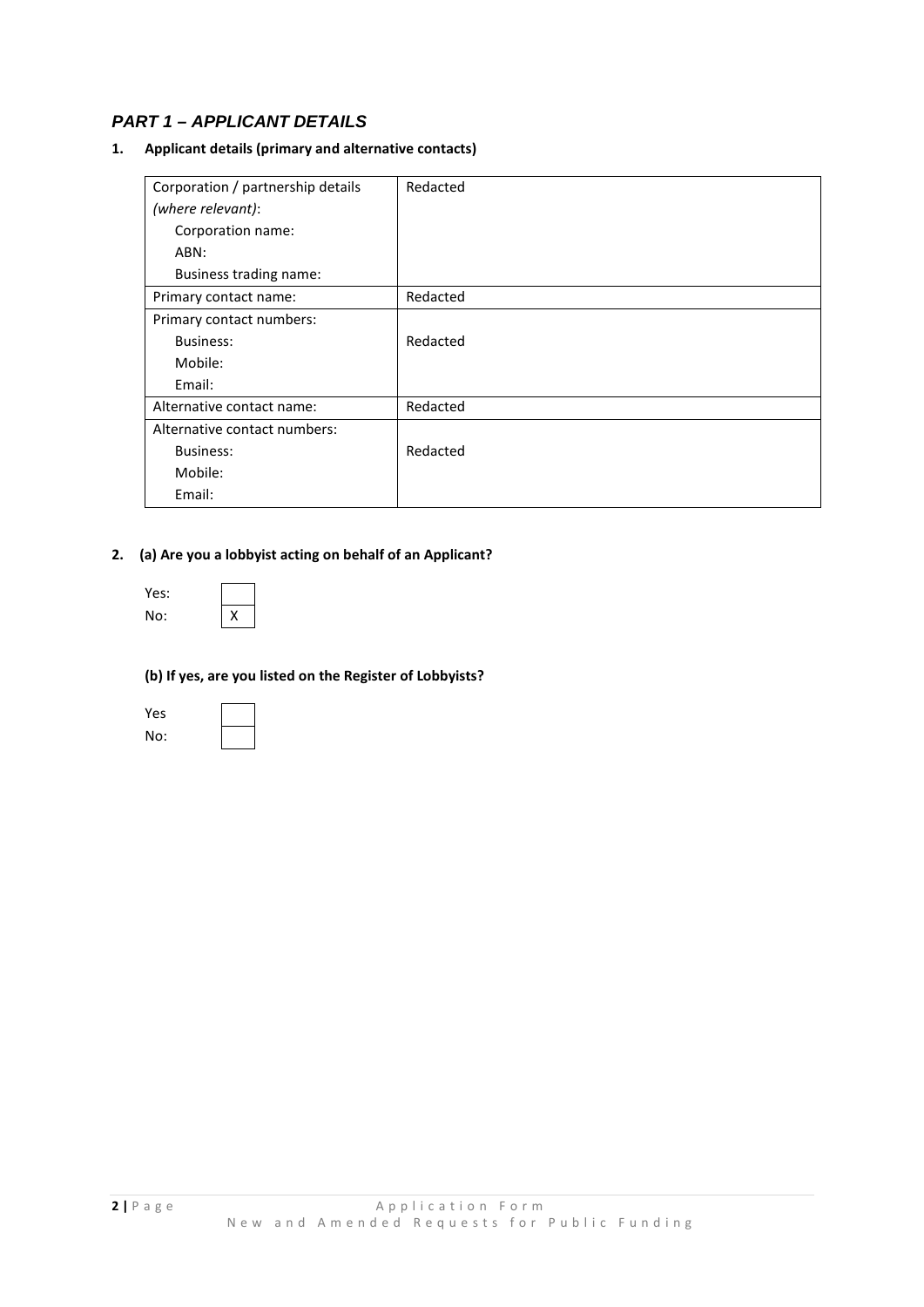# *PART 2 – INFORMATION ABOUT THE PROPOSED MEDICAL SERVICE*

## **3. Application title**

Proposal for MBS item numbers for ablative fractional laser resurfacing for burn scar treatment

## **4. Provide a succinct description of the medical condition relevant to the proposed service** *(no more than 150 words – further information will be requested in Part 6 of the Application Form)*

Scarring remains a major clinical outcome of severe burn wound healing and other medical conditions where large areas of skin are affected. Despite assiduous efforts in traditional scar management, severe scars often persist to significantly diminish quality of life by disfigurement, pain, itchiness, inability to sweat, abnormal heat sensitivity, and by contractures restraining the motion of body and joints of affected patients.

Traditionally burn scars are treated with non-surgical therapeutic options and a great variety of surgical techniques. However, most of these surgical approaches are associated with considerable morbidity, involve a lengthy painful process, time off work, and admission(s) to the hospital.

## **5. Provide a succinct description of the proposed medical service** *(no more than 150 words – further information will be requested in Part 6 of the Application Form)*

The advent of fractional ablative resurfacing represents a milestone in burn and reconstructive surgery to restore the functional and aesthetical integrity of a burnt body and has recently been added to the routine treatment for burn scar reconstruction. The laser should especially help fill the cleft between occupational therapy and surgical intervention, in some cases replace reconstructive procedures or be used before surgery to soften scars and improve surgical outcomes. Its use can positively influence immature scars, hence limits morbidity and accelerates rehabilitation. By including this approach into the standard practice, burn scars can be treated holistically and minimize the extent or sometimes even avoid reconstructive surgery.

#### **6. (a) Is this a request for MBS funding?**

| Yes: | х |
|------|---|
| No:  |   |

**(b) If yes, is the medical service(s) proposed to be covered under an existing MBS item number(s) or is a new MBS item(s) being sought altogether?**

| Amendment to existing MBS item(s): |           |
|------------------------------------|-----------|
| New MBS item(s):                   | $\vert x$ |

**(c) If an amendment to an existing item(s) is being sought, please list the relevant MBS item number(s) that are to be amended to include the proposed medical service:** 

N/A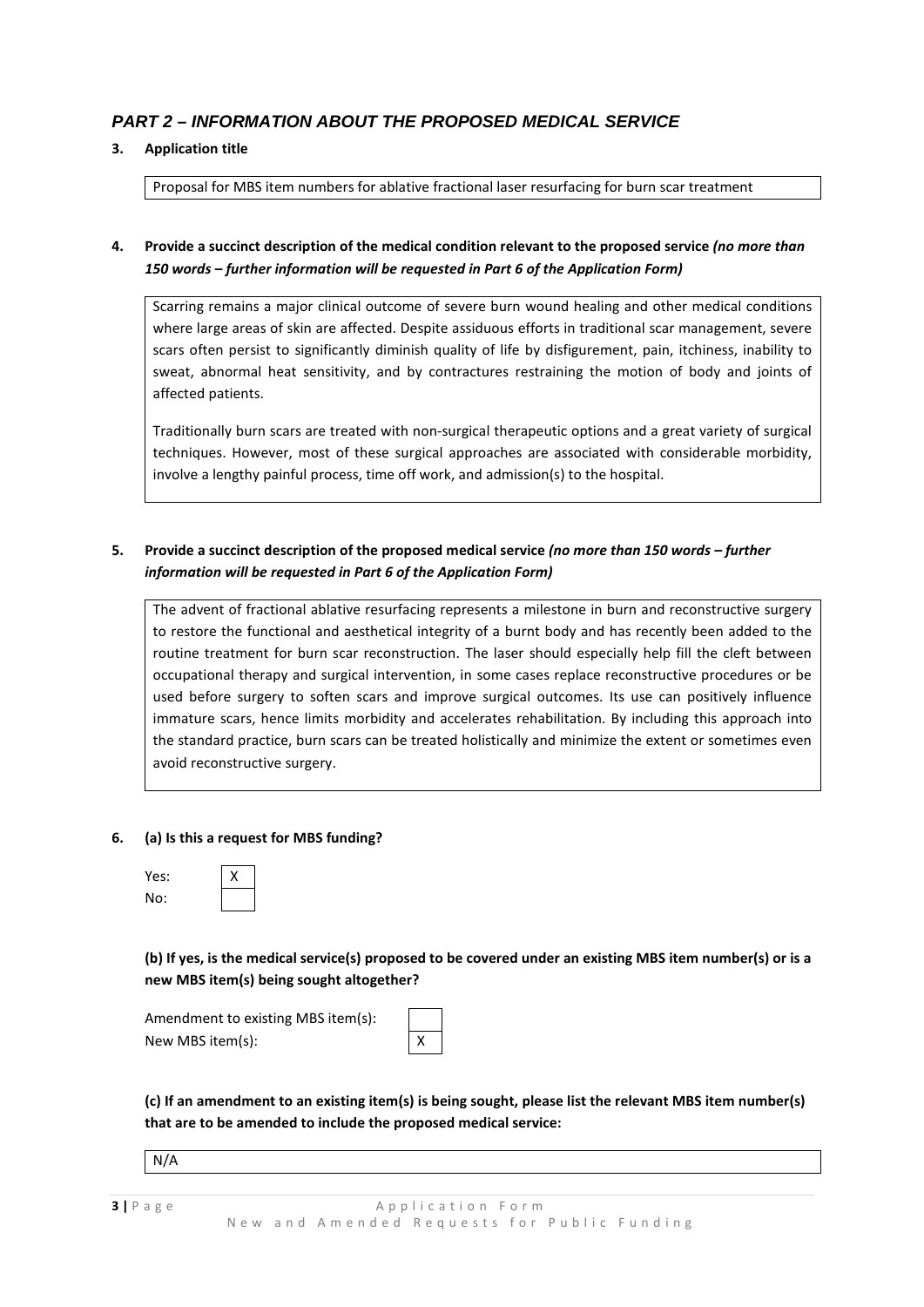### **(d) If an amendment to an existing item(s) is being sought, what is the nature of the amendment(s)?**

- i. An amendment to the way the service is clinically delivered under the existing item(s)
- ii. An amendment to the patient population under the existing item(s)
- iii. An amendment to the schedule fee of the existing item(s)
- iv. An amendment to the time and complexity of an existing item(s)
- v. Access to an existing item(s) by a different health practitioner group
- vi. Minor amendments to the item descriptor that does not affect how the service is delivered
- vii. An amendment to an existing specific single consultation item
- viii. An amendment to an existing global consultation item(s)
- ix. Other (please describe below)

N/A

### **(e) If a new item(s) is being requested, what is the nature of the change to the MBS being sought?**

- i. A new item which also seeks to allow access to the MBS for a specific health practitioner group
- ii. A new item that is proposing a way of clinically delivering a service that is new to the MBS (in terms of new technology and / or population)
- iii. A new item for a specific single consultation item
- iv. A new item for a global consultation item(s)

#### **(f) Is the proposed service seeking public funding other than the MBS?**

| Yes: |   |
|------|---|
| No:  | х |

### **(g) If yes, please advise:**

N/A

#### **7. What is the type of service:**

Therapeutic medical service Investigative medical service Single consultation medical service Global consultation medical service Allied health service Co-dependent technology Hybrid health technology

| X |  |
|---|--|
|   |  |
|   |  |
|   |  |
|   |  |
|   |  |

**8. For investigative services, advise the specific purpose of performing the service** *(which could be one or more of the following)***:**

|  | <br>× | ٧ |
|--|-------|---|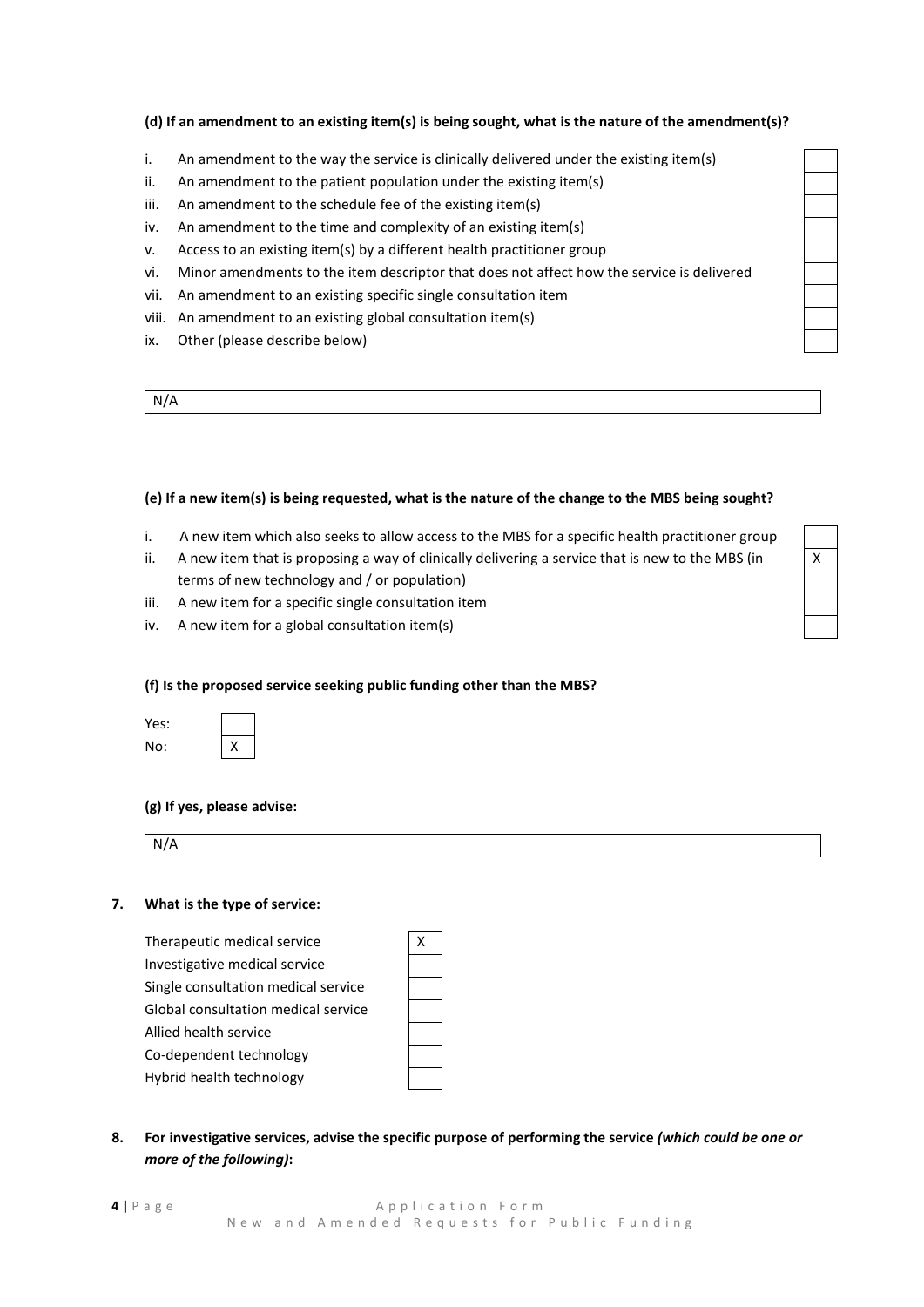- i To be used as a screening tool in asymptomatic populations
- ii. Assists in establishing a diagnosis in symptomatic patients
- iii. Provides information about prognosis
- iv. Identifies a patient as suitable for therapy by predicting a variation in the effect of the therapy
- v. Monitors a patient over time to assess treatment response and guide subsequent treatment decisions
- **9. Does your service rely on another medical product to achieve or to enhance its intended effect?**

| Pharmaceutical / Biological |                                   |
|-----------------------------|-----------------------------------|
| Prosthesis or device        | X (fractional ablative CO2 laser) |
| Nο                          |                                   |

**10. (a) If the proposed service has a pharmaceutical component to it, is it already covered under an existing Pharmaceutical Benefits Scheme (PBS) listing?**

| Yes |           |
|-----|-----------|
| No  | <br> <br> |

**(b) If yes, please list the relevant PBS item code(s)?**

| N/A |  |  |
|-----|--|--|
|     |  |  |

**(c) If no, is an application (submission) in the process of being considered by the Pharmaceutical Benefits Advisory Committee (PBAC)?**

Yes (please provide PBAC submission item number below) No

N/A

## **(d) If you are seeking both MBS and PBS listing, what is the trade name and generic name of the pharmaceutical?**

| Trade name   | N/A |
|--------------|-----|
| Generic name | N/A |

**11. (a) If the proposed service is dependent on the use of a prosthesis, is it already included on the Prostheses List?**

| Yes |  |
|-----|--|
| No  |  |

**(b) If yes, please provide the following information (where relevant):**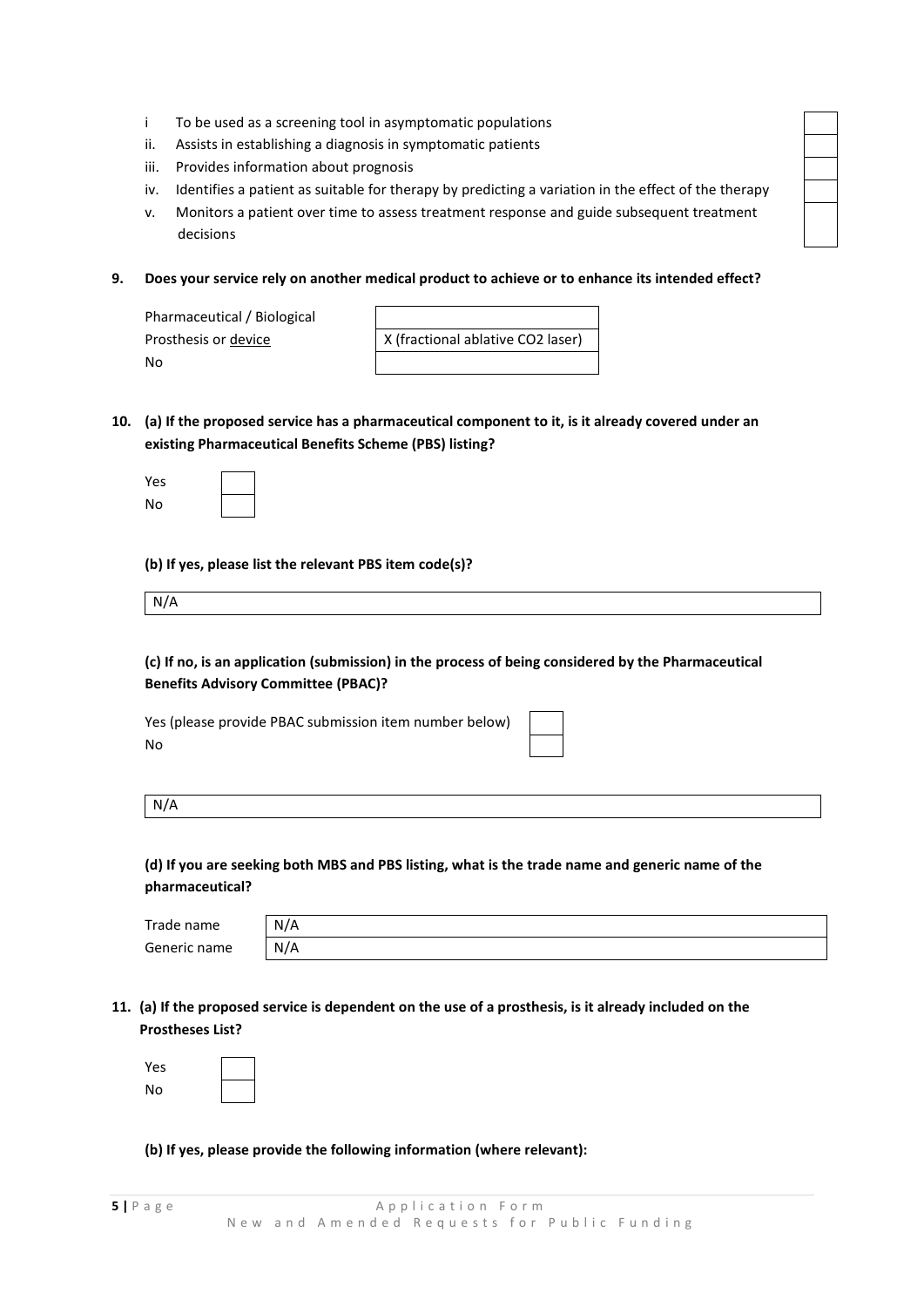| Billing code(s)                  |  |
|----------------------------------|--|
| Trade name of prostheses         |  |
| Clinical name of prostheses      |  |
| Other device components          |  |
| delivered as part of the service |  |

**(c) If no, is an application in the process of being considered by a Clinical Advisory Group or the Prostheses List Advisory Committee (PLAC)?**

| Yes |  |
|-----|--|
| No  |  |

**(d) Are there any other sponsor(s) and / or manufacturer(s) that have a similar prosthesis or device component in the Australian market place which this application is relevant to?**

| Yes |   |
|-----|---|
| No  | x |

**(e) If yes, please provide the name(s) of the sponsor(s) and / or manufacturer(s).** 

#### **12. Please identify any single and / or multi-use consumables delivered as part of the service?**

Multi-use consumables N/A

Single use consumables  $\sqrt{\phantom{a}}$  Approximately 170.- AUD per patient per 3% total body surface area (TBSA) treated (consumables, local anaesthetic cream, etc.)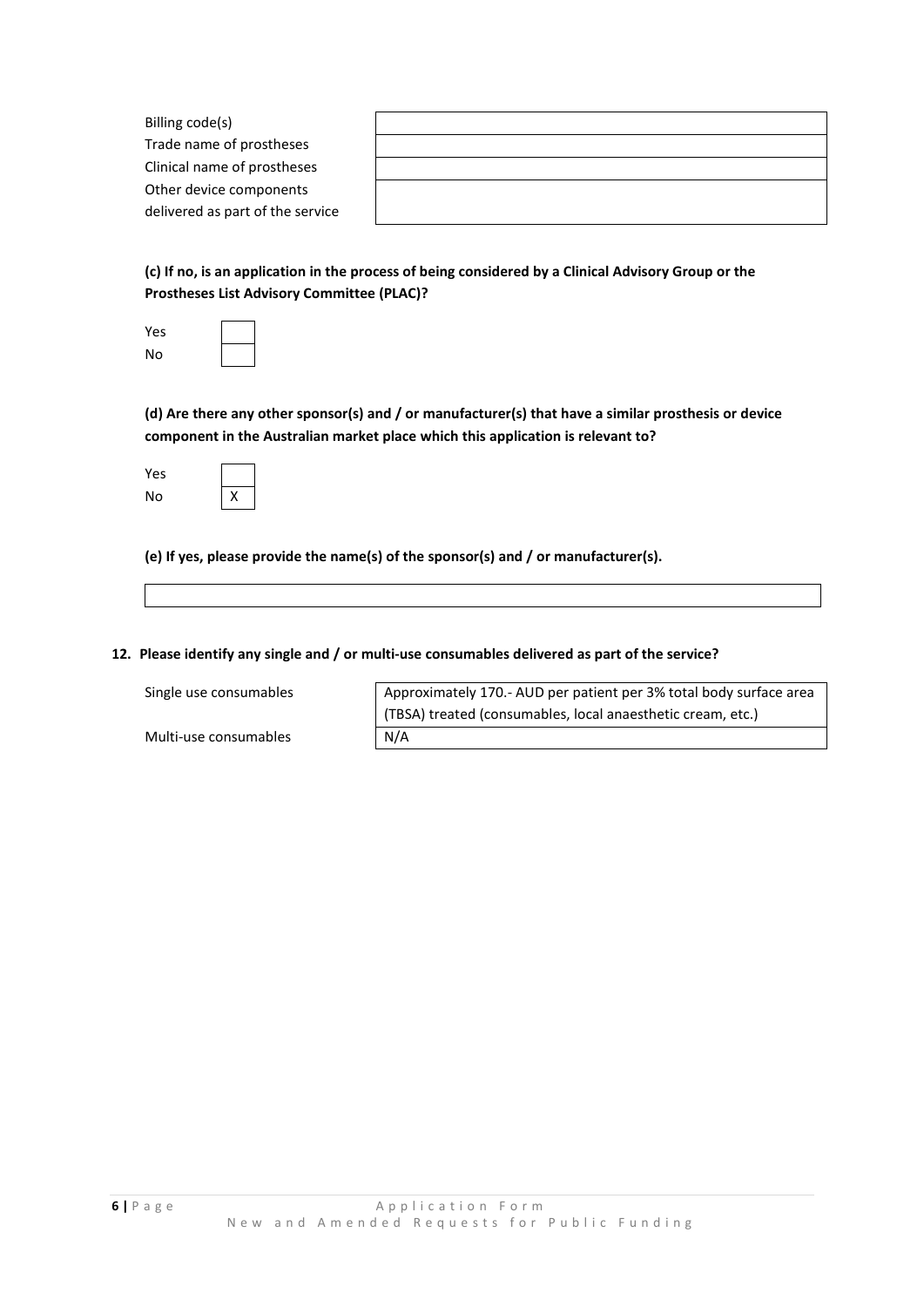# *PART 3 – INFORMATION ABOUT REGULATORY REQUIREMENTS*

**13. (a) If the proposed medical service involves the use of a medical device, in-vitro diagnostic test, pharmaceutical product, radioactive tracer or any other type of therapeutic good, please provide the following details:**

| Type of therapeutic good | Ablative fraction |  |
|--------------------------|-------------------|--|
| Manufacturer's name      | Lumenis Limited   |  |
| Sponsor's name           |                   |  |

| Type of therapeutic good | Ablative fractional CO <sub>2</sub> Ultrapulse <sup>®</sup> laser |  |
|--------------------------|-------------------------------------------------------------------|--|
| Manufacturer's name      | Lumenis Limited                                                   |  |

**(b) Is the medical device classified by the TGA as either a Class III or Active Implantable Medical Device (AIMD) against the TGA regulatory scheme for devices?**

| Class III | no |
|-----------|----|
| AIMD      | no |
| N/A       |    |

**14. (a) Is the therapeutic good to be used in the service exempt from the regulatory requirements of the**  *Therapeutic Goods Act 1989***?**

| Yes | If yes, please provide supporting documentation as an attachment to this application form |
|-----|-------------------------------------------------------------------------------------------|
| No  |                                                                                           |

**(b) If no, has it been listed or registered or included in the Australian Register of Therapeutic Goods (ARTG) by the Therapeutic Goods Administration (TGA)?**

Yes (please provide details below) No

ARTG listing, registration or inclusion number: TGA approved indication(s), if applicable:  $N/A$ TGA approved purpose(s), if applicable: Laser is used for the coagulation, ablation,

| ARTG Identifier: 182239 Class IIb |  |
|-----------------------------------|--|
| . . <i>.</i> .                    |  |

vaporization and incision of soft tissue in number of dermatological and surgical procedures

**15. If the therapeutic good has not been listed, registered or included in the ARTG, is the therapeutic good in the process of being considered for inclusion by the TGA?**

| Yes (please provide details below) |  |
|------------------------------------|--|
| No                                 |  |

Date of submission to TGA Estimated date by which TGA approval can be expected TGA Application ID

**7** | Page Application Form New and Amended Requests for Public Funding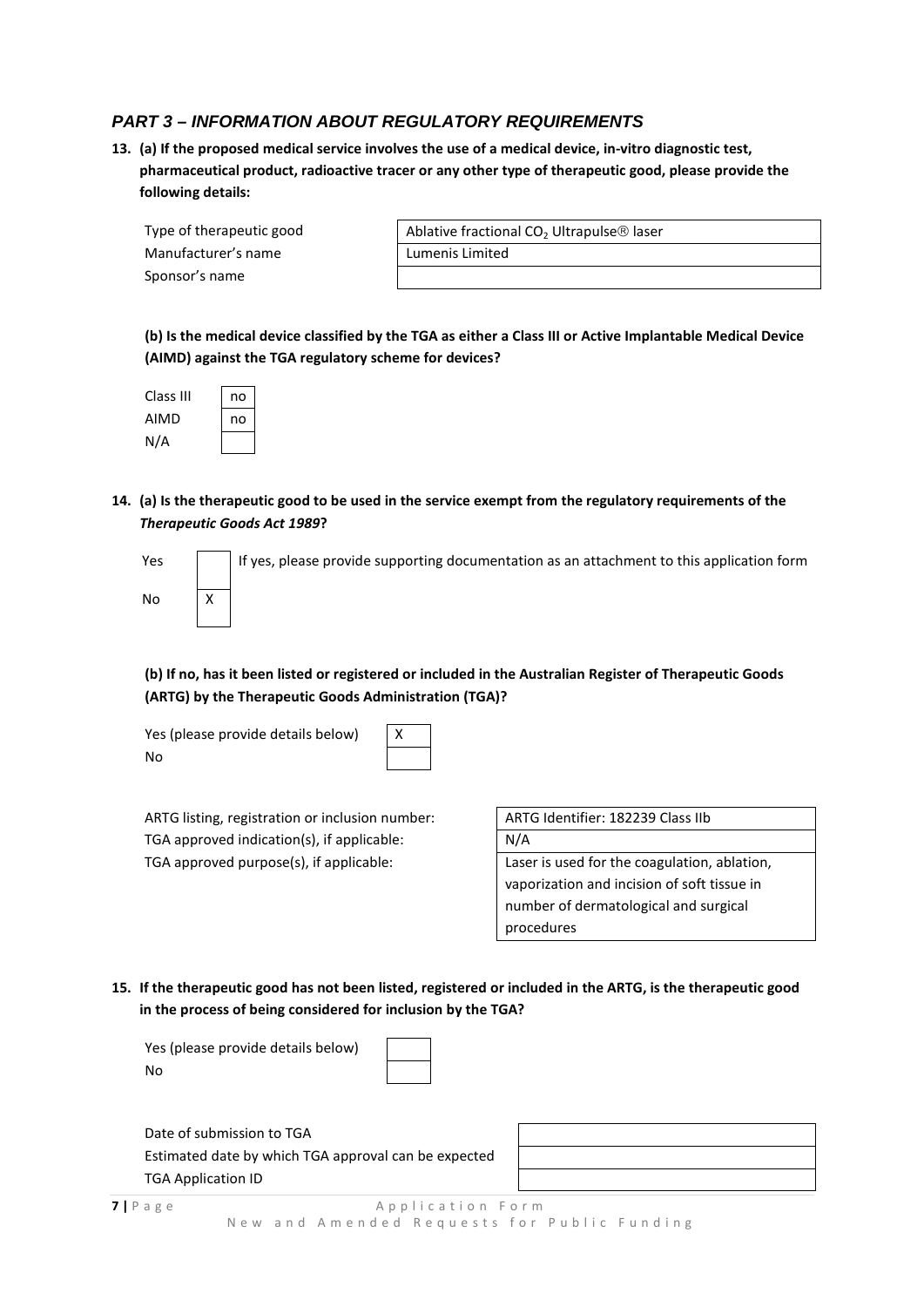TGA approved indication(s), if applicable TGA approved purpose(s), if applicable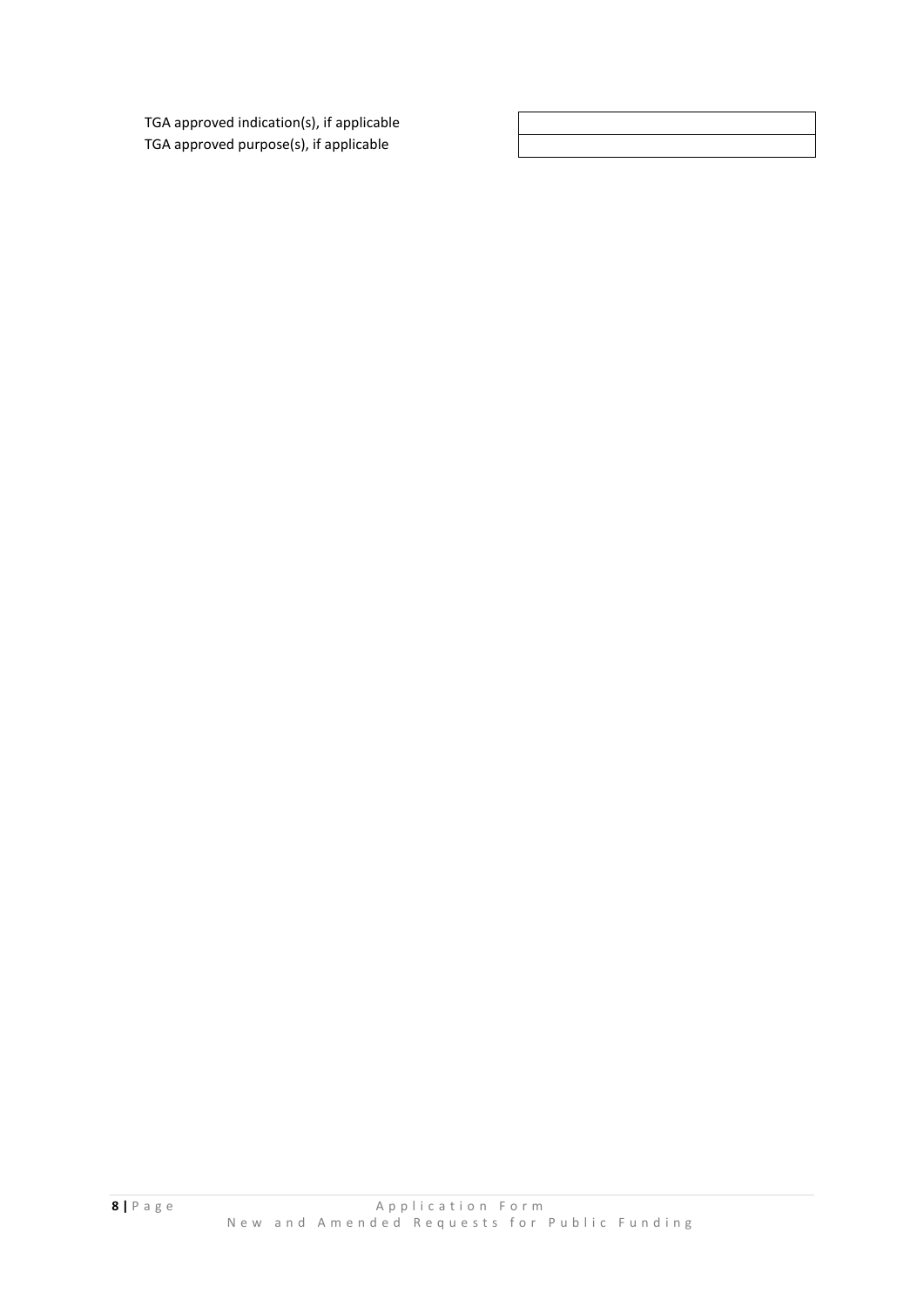## **16. If the therapeutic good is not in the process of being considered for listing, registration or inclusion by the TGA, is an application to the TGA being prepared?**

| Yes (please provide details below)  |  |
|-------------------------------------|--|
| No                                  |  |
|                                     |  |
|                                     |  |
| Estimated date of submission to TGA |  |

Proposed indication(s), if applicable Proposed purpose(s), if applicable

**9** | Page Application Form New and Amended Requests for Public Funding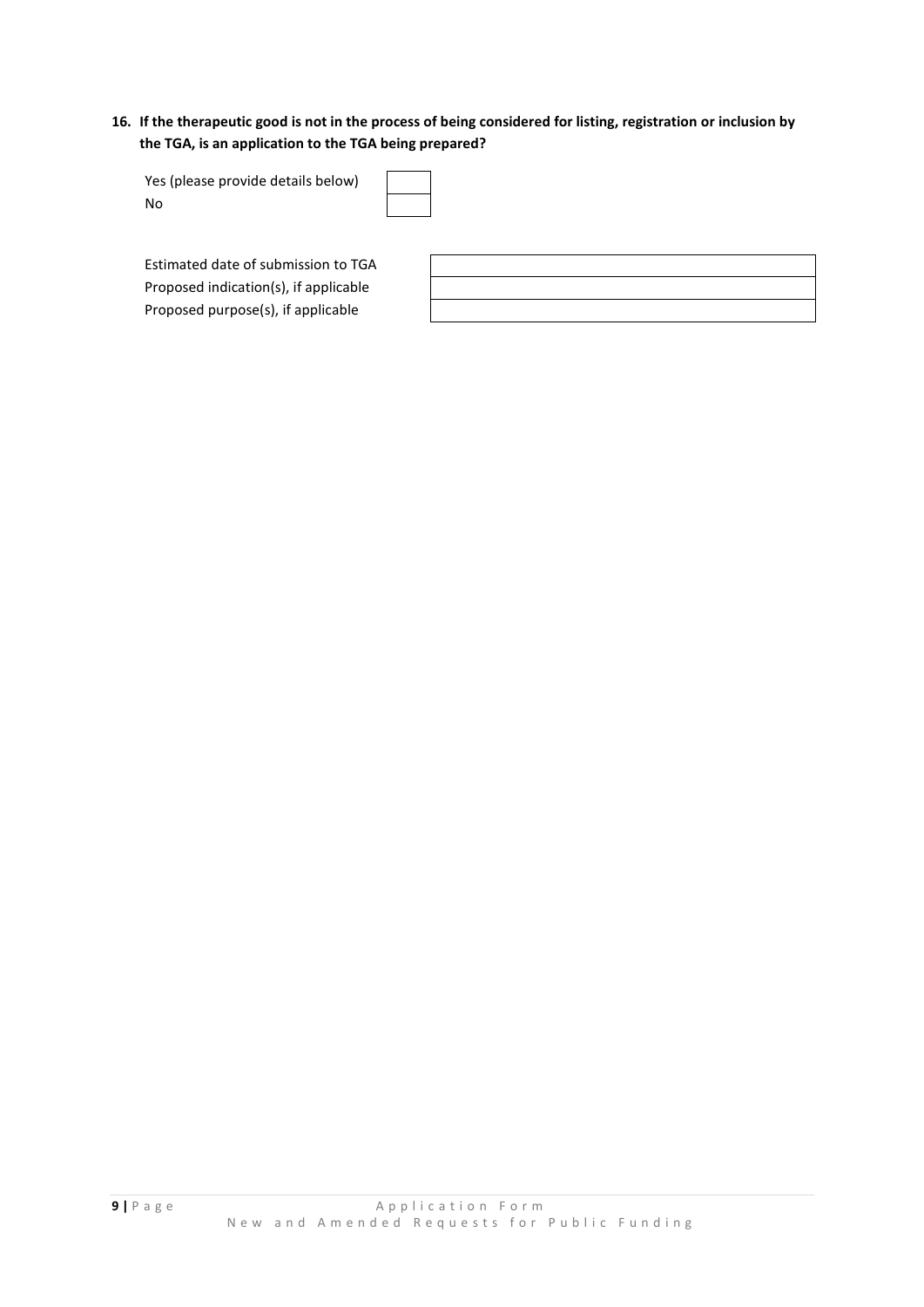# *PART 4 – SUMMARY OF EVIDENCE*

**17. Provide an overview of all key journal articles or research published in the public domain related to the proposed service that is for your application (limiting these to the English language only).** *Please do not attach full text articles, this is just intended to be a summary.*

| Type of<br>study<br>design* | Title of journal<br>article or<br>research<br>project<br>(including any | <b>Short description</b><br>of research<br>(max 50<br>words)** | Website link to journal article or<br>research (if available) | Date of<br>publication*** |
|-----------------------------|-------------------------------------------------------------------------|----------------------------------------------------------------|---------------------------------------------------------------|---------------------------|
|                             | trial identifier<br>or study lead if<br>relevant)                       |                                                                |                                                               |                           |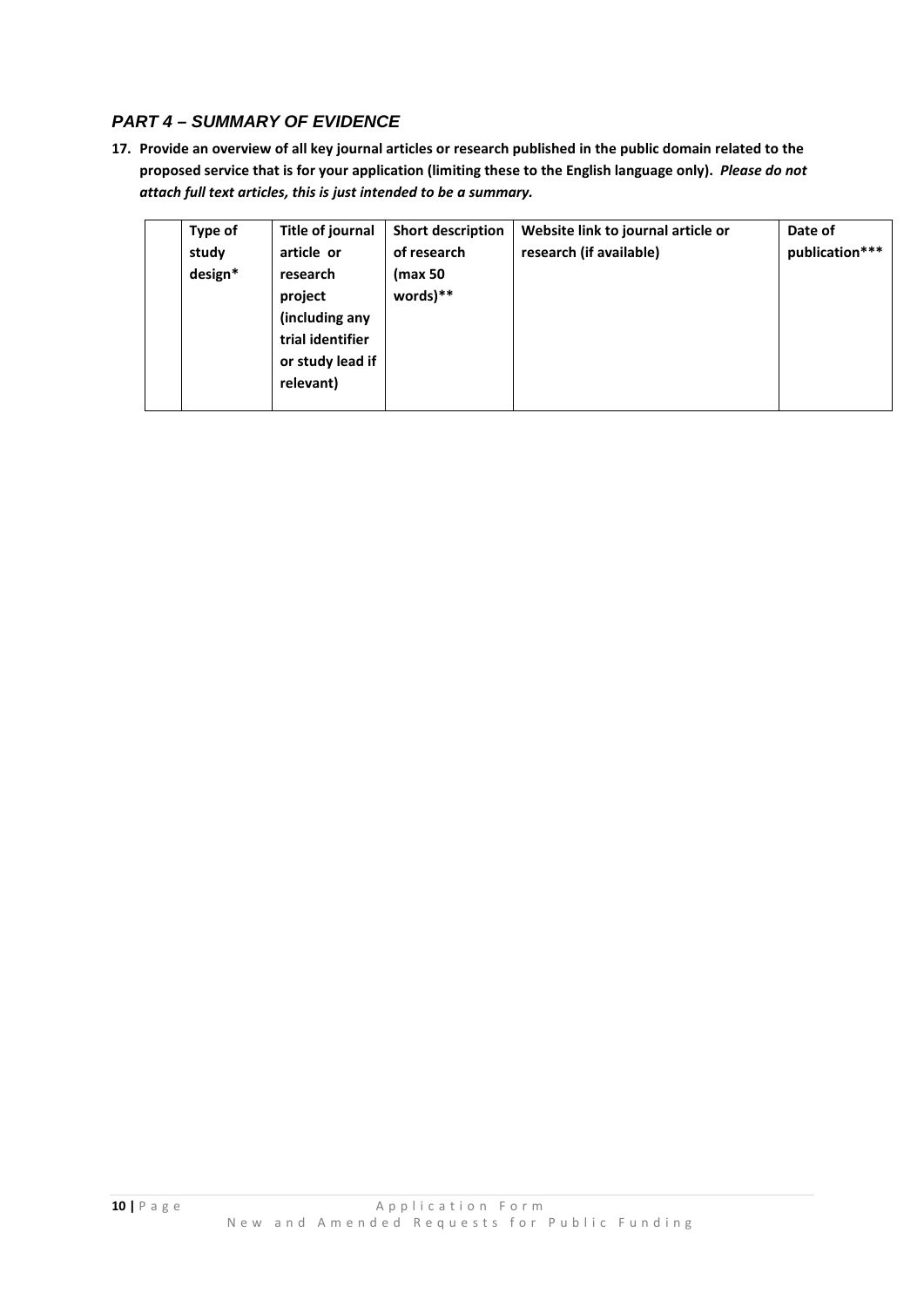|    | Type of     | <b>Title of journal</b>    | <b>Short description</b>   | Website link to journal article or     | Date of        |
|----|-------------|----------------------------|----------------------------|----------------------------------------|----------------|
|    | study       | article or                 | of research                | research (if available)                | publication*** |
|    | design*     | research                   | (max 50                    |                                        |                |
|    |             | project                    | words)**                   |                                        |                |
|    |             | (including any             |                            |                                        |                |
|    |             | trial identifier           |                            |                                        |                |
|    |             | or study lead if           |                            |                                        |                |
|    |             | relevant)                  |                            |                                        |                |
|    |             |                            |                            |                                        |                |
| 1. | Prospective | Ablative                   | Extensive                  | BURNS 2016; in press; available online | October 2016   |
|    | Before and  | fractional CO <sub>2</sub> | analysis of 47             | on:                                    |                |
|    | After       | laser for burn             | patients with 118          | https://www.ncbi.nlm.nih.gov/pubmed    |                |
|    | Cohort      | scar                       | burn scars,                |                                        |                |
|    |             | reconstruction:            | treated with the           |                                        |                |
|    |             | An extensive               | ablative                   |                                        |                |
|    |             | subjective and             | fractional CO <sub>2</sub> |                                        |                |
|    |             | objective                  | <b>Ultrapulse®</b>         |                                        |                |
|    |             | short-term                 | laser.                     |                                        |                |
|    |             | outcome                    |                            |                                        |                |
|    |             | analysis of a              | At 6-8 weeks               |                                        |                |
|    |             | prospective                | follow-up after            |                                        |                |
|    |             | treatment                  | one treatment              |                                        |                |
|    |             | cohort                     | only $\rightarrow$ highly  |                                        |                |
|    |             |                            | statistically              |                                        |                |
|    |             |                            | significant                |                                        |                |
|    |             |                            | improvement in             |                                        |                |
|    |             |                            | objective and              |                                        |                |
|    |             |                            | subjective                 |                                        |                |
|    |             |                            | outcome                    |                                        |                |
|    |             |                            | parameters,                |                                        |                |
|    |             |                            | including                  |                                        |                |
|    |             |                            | Vancouver Scar             |                                        |                |
|    |             |                            | Assessment                 |                                        |                |
|    |             |                            | Score, Patient             |                                        |                |
|    |             |                            | and Observer               |                                        |                |
|    |             |                            | Scar Assessment            |                                        |                |
|    |             |                            | Score,                     |                                        |                |
|    |             |                            | standardized               |                                        |                |
|    |             |                            | Ultrasound                 |                                        |                |
|    |             |                            | measurement of             |                                        |                |
|    |             |                            | scar thickness,            |                                        |                |
|    |             |                            | neuropathic                |                                        |                |
|    |             |                            | pain, pruritus,            |                                        |                |
|    |             |                            | and burn specific          |                                        |                |
|    |             |                            | quality of life.           |                                        |                |
|    |             |                            |                            |                                        |                |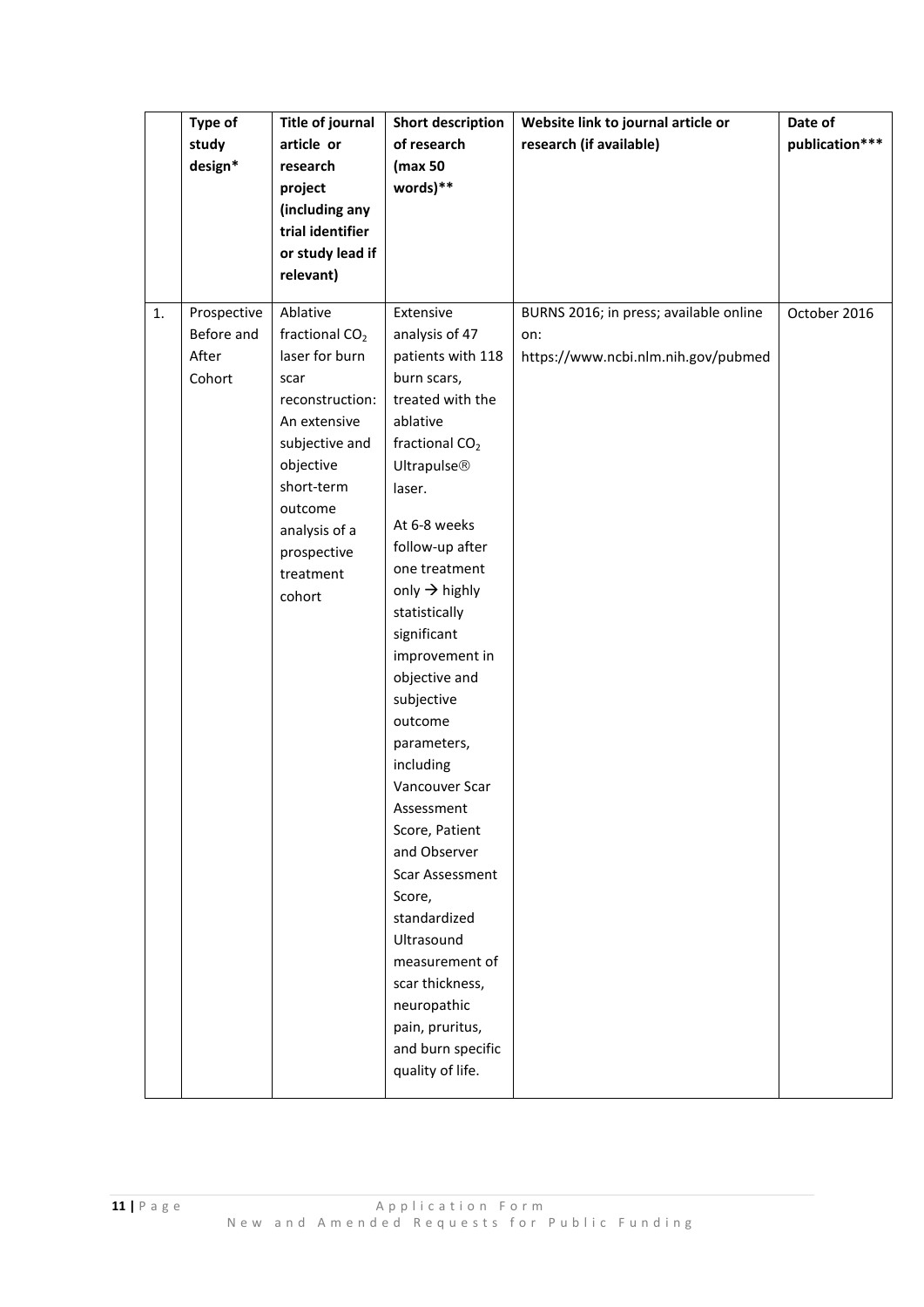| Type of<br>study<br>design*                        | <b>Title of journal</b><br>article or<br>research<br>project<br>(including any<br>trial identifier<br>or study lead if<br>relevant) | <b>Short description</b><br>of research<br>(max 50<br>words)**                                                                                                                                                                                                                                                                                                                                     | Website link to journal article or<br>research (if available)                                         | Date of<br>publication*** |
|----------------------------------------------------|-------------------------------------------------------------------------------------------------------------------------------------|----------------------------------------------------------------------------------------------------------------------------------------------------------------------------------------------------------------------------------------------------------------------------------------------------------------------------------------------------------------------------------------------------|-------------------------------------------------------------------------------------------------------|---------------------------|
| 2.<br>Prospective<br>Before and<br>After<br>Cohort | Laser<br>resurfacing<br>and<br>remodelling of<br>hypertrophic<br>burn scars                                                         | 147 burn<br>patients with<br>hypertrophic<br>scars included,<br>treated with the<br>ablative<br>fractional CO <sub>2</sub><br><b>Ultrapulse®</b><br>laser, 57patients<br>with a 2year<br>follow-up:<br>Significant<br>improvement in<br>the Vancouver<br><b>Scar Assessment</b><br>Score & the<br>UNC4P-Score<br>(pain, pruritus,<br>paraesthesia,<br>pliability),<br>Overall excellent<br>outcome | Annals of Surgery 2014; Volume 260,<br>Number 3, Pages 519-532<br>https://www.ncbi.nlm.nih.gov/pubmed | September<br>2014         |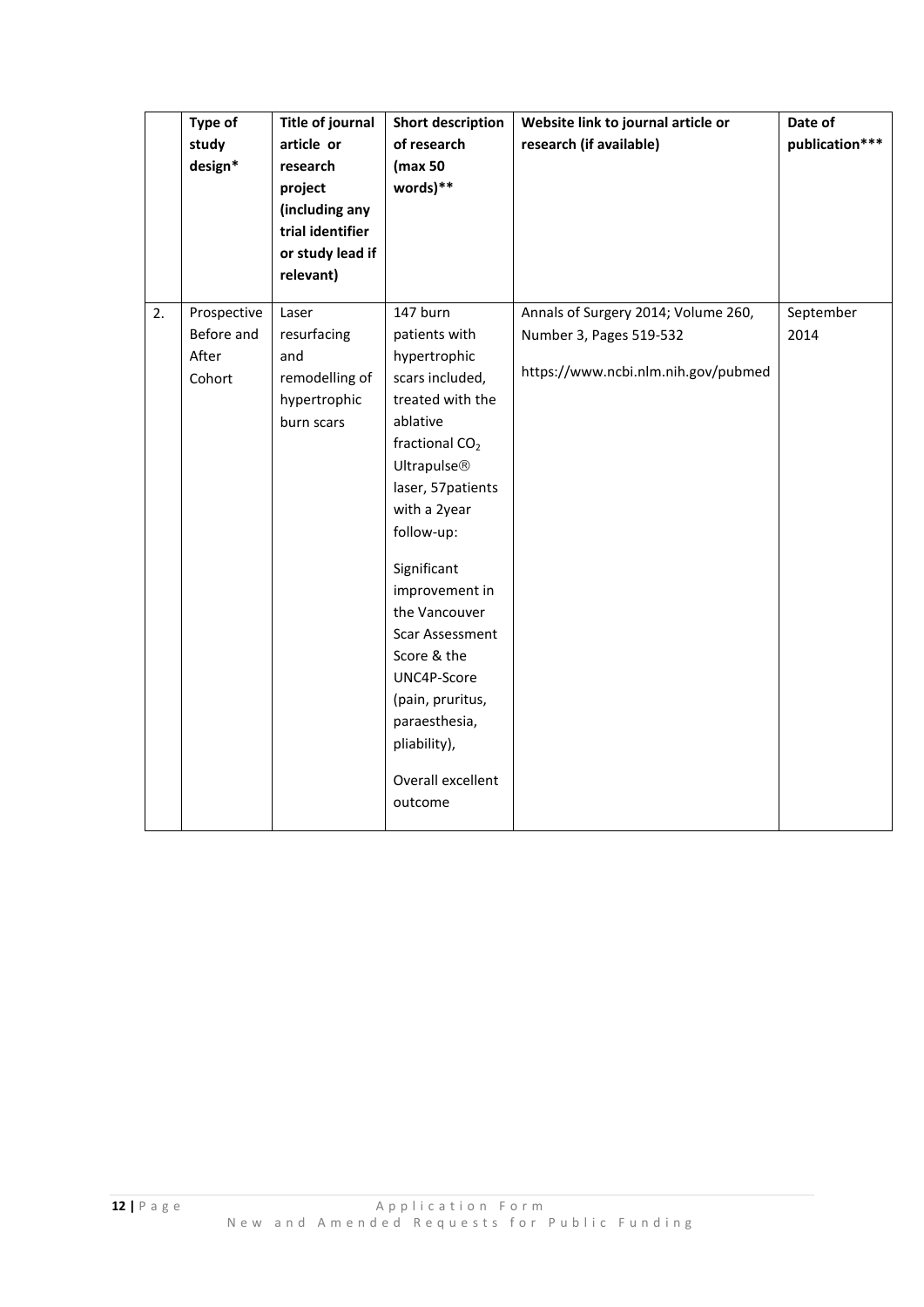|    | Type of   | <b>Title of journal</b> | <b>Short description</b> | Website link to journal article or  | Date of        |
|----|-----------|-------------------------|--------------------------|-------------------------------------|----------------|
|    | study     | article or              | of research              | research (if available)             | publication*** |
|    | design*   | research                | (max 50                  |                                     |                |
|    |           | project                 | words)**                 |                                     |                |
|    |           | (including any          |                          |                                     |                |
|    |           | trial identifier        |                          |                                     |                |
|    |           | or study lead if        |                          |                                     |                |
|    |           | relevant)               |                          |                                     |                |
|    |           |                         |                          |                                     |                |
| 3. | Consensus | Laser                   | The advent of            | JAMA Dermatology 2014; Volume 150,  | December       |
|    | Report    | treatment of            | fractional               | Number 2, Pages 187-93              | 2013           |
|    |           | traumatic scars         | photothermolysis         |                                     |                |
|    |           | with an                 | and its                  | https://www.ncbi.nlm.nih.gov/pubmed |                |
|    |           | emphasis on             | application to           |                                     |                |
|    |           | ablative                | scar treatment           |                                     |                |
|    |           | fractional laser        | represents a             |                                     |                |
|    |           | resurfacing:            | significant              |                                     |                |
|    |           | consensus               | breakthrough in          |                                     |                |
|    |           | report                  | the realm of             |                                     |                |
|    |           |                         | trauma                   |                                     |                |
|    |           |                         | rehabilitation.          |                                     |                |
|    |           |                         | Laser scar               |                                     |                |
|    |           |                         | therapy,                 |                                     |                |
|    |           |                         | particularly             |                                     |                |
|    |           |                         | fractional               |                                     |                |
|    |           |                         | ablative laser           |                                     |                |
|    |           |                         | resurfacing              |                                     |                |
|    |           |                         | deserves a               |                                     |                |
|    |           |                         | prominent role in        |                                     |                |
|    |           |                         | scar treatment,          |                                     |                |
|    |           |                         | with the possible        |                                     |                |
|    |           |                         | inclusion of early       |                                     |                |
|    |           |                         | intervention for         |                                     |                |
|    |           |                         | contracture              |                                     |                |
|    |           |                         | avoidance and            |                                     |                |
|    |           |                         | assistance with          |                                     |                |
|    |           |                         | wound healing.           |                                     |                |
|    |           |                         | The report               |                                     |                |
|    |           |                         | suggests the             |                                     |                |
|    |           |                         | routine addition         |                                     |                |
|    |           |                         | of ablative              |                                     |                |
|    |           |                         | fractional               |                                     |                |
|    |           |                         | resurfacing to           |                                     |                |
|    |           |                         | existing trauma          |                                     |                |
|    |           |                         | scar treatment           |                                     |                |
|    |           |                         | paradigms.               |                                     |                |
|    |           |                         |                          |                                     |                |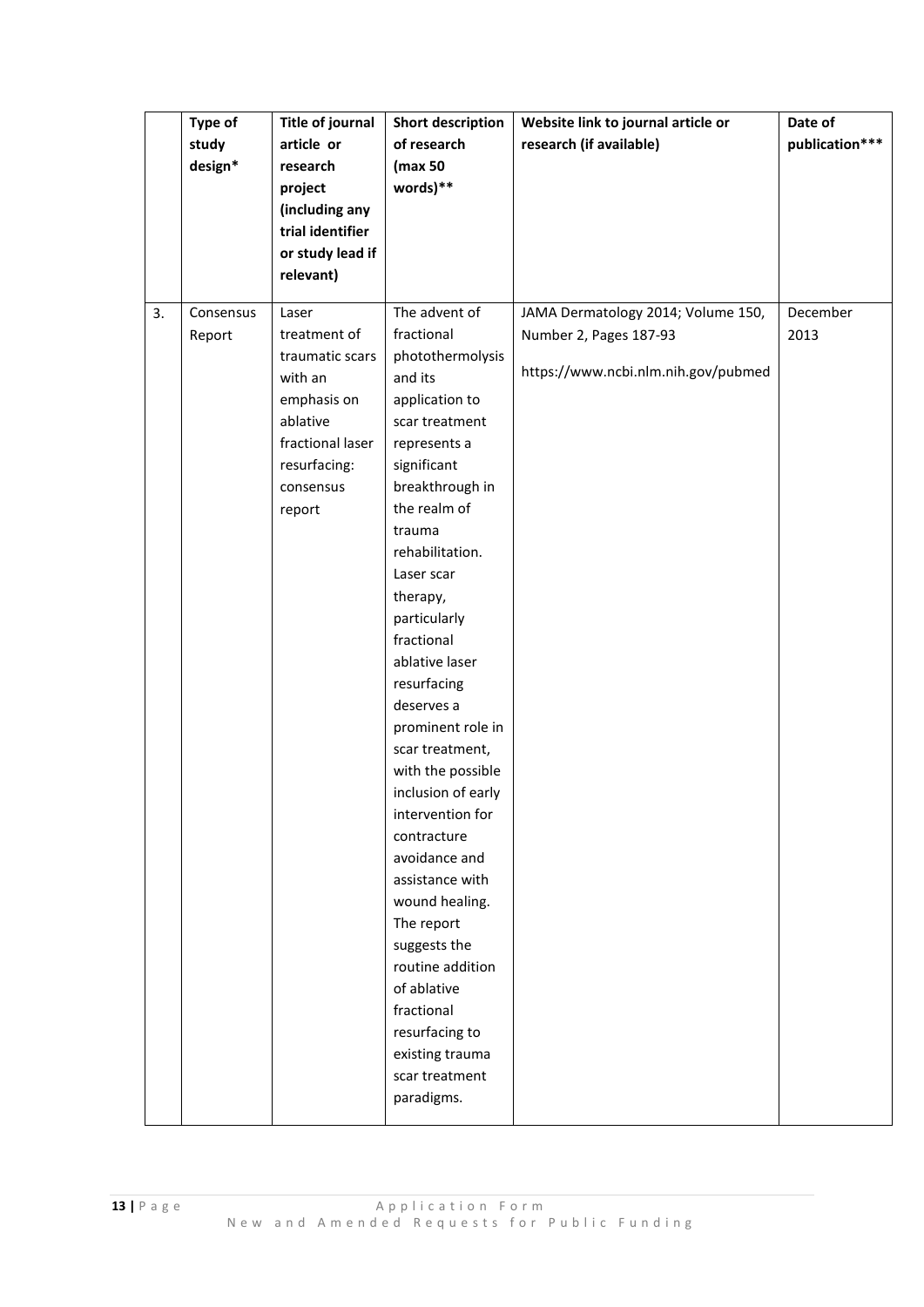|           | Type of     | <b>Title of journal</b> | <b>Short description</b>           | Website link to journal article or  | Date of        |
|-----------|-------------|-------------------------|------------------------------------|-------------------------------------|----------------|
|           | study       | article or              | of research                        | research (if available)             | publication*** |
|           | design*     | research                | (max 50                            |                                     |                |
|           |             | project                 | words)**                           |                                     |                |
|           |             | (including any          |                                    |                                     |                |
|           |             | trial identifier        |                                    |                                     |                |
|           |             | or study lead if        |                                    |                                     |                |
|           |             | relevant)               |                                    |                                     |                |
| 4.        | Prospective | Evaluation of           | 18 patients                        | JAMA Dermatology; Volume 149,       | January 2013   |
|           | Study       | clinical results,       | included, 10                       | Number 1, Pages 50-57               |                |
|           |             | histological            | patient                            |                                     |                |
|           |             | architecture,           | completed entire                   | https://www.ncbi.nlm.nih.gov/pubmed |                |
|           |             | and collagen            | treatment                          |                                     |                |
|           |             | expression              | protocol.                          |                                     |                |
|           |             | following               | Histopathological                  |                                     |                |
|           |             | treatment of            | analysis of scar                   |                                     |                |
|           |             | mature burn             | tissue before and                  |                                     |                |
|           |             | scars with              | after 3 treatment                  |                                     |                |
|           |             | fractional              | cycles with the                    |                                     |                |
|           |             | carbon dioxide          | ablative                           |                                     |                |
|           |             | laser                   | fractional CO <sub>2</sub>         |                                     |                |
|           |             |                         | Ultrapulse <sup>®</sup> laser      |                                     |                |
|           |             |                         | $\rightarrow$ Significant          |                                     |                |
|           |             |                         | histological                       |                                     |                |
|           |             |                         | improvement in                     |                                     |                |
|           |             |                         | dermal collagen;                   |                                     |                |
|           |             |                         | Statistically                      |                                     |                |
|           |             |                         | significant                        |                                     |                |
|           |             |                         | increase in Type                   |                                     |                |
|           |             |                         | III collagen                       |                                     |                |
|           |             |                         | expression and a                   |                                     |                |
|           |             |                         | decrease in Type                   |                                     |                |
|           |             |                         | I collagen                         |                                     |                |
|           |             |                         | expression.                        |                                     |                |
|           |             |                         | Further,                           |                                     |                |
|           |             |                         | statistically                      |                                     |                |
|           |             |                         | significant                        |                                     |                |
|           |             |                         | improvement                        |                                     |                |
|           |             |                         | noted in clinical<br>evaluation of |                                     |                |
|           |             |                         |                                    |                                     |                |
|           |             |                         | patients before                    |                                     |                |
|           |             |                         | and after 3<br>treatments          |                                     |                |
|           |             |                         | (Vancouver Scar                    |                                     |                |
|           |             |                         | Assessment                         |                                     |                |
|           |             |                         | Score, Patient                     |                                     |                |
|           |             |                         | and Observer                       |                                     |                |
|           |             |                         | Scar Assessment                    |                                     |                |
|           |             |                         | Score).                            |                                     |                |
| 14   Page |             |                         | Application Form                   |                                     |                |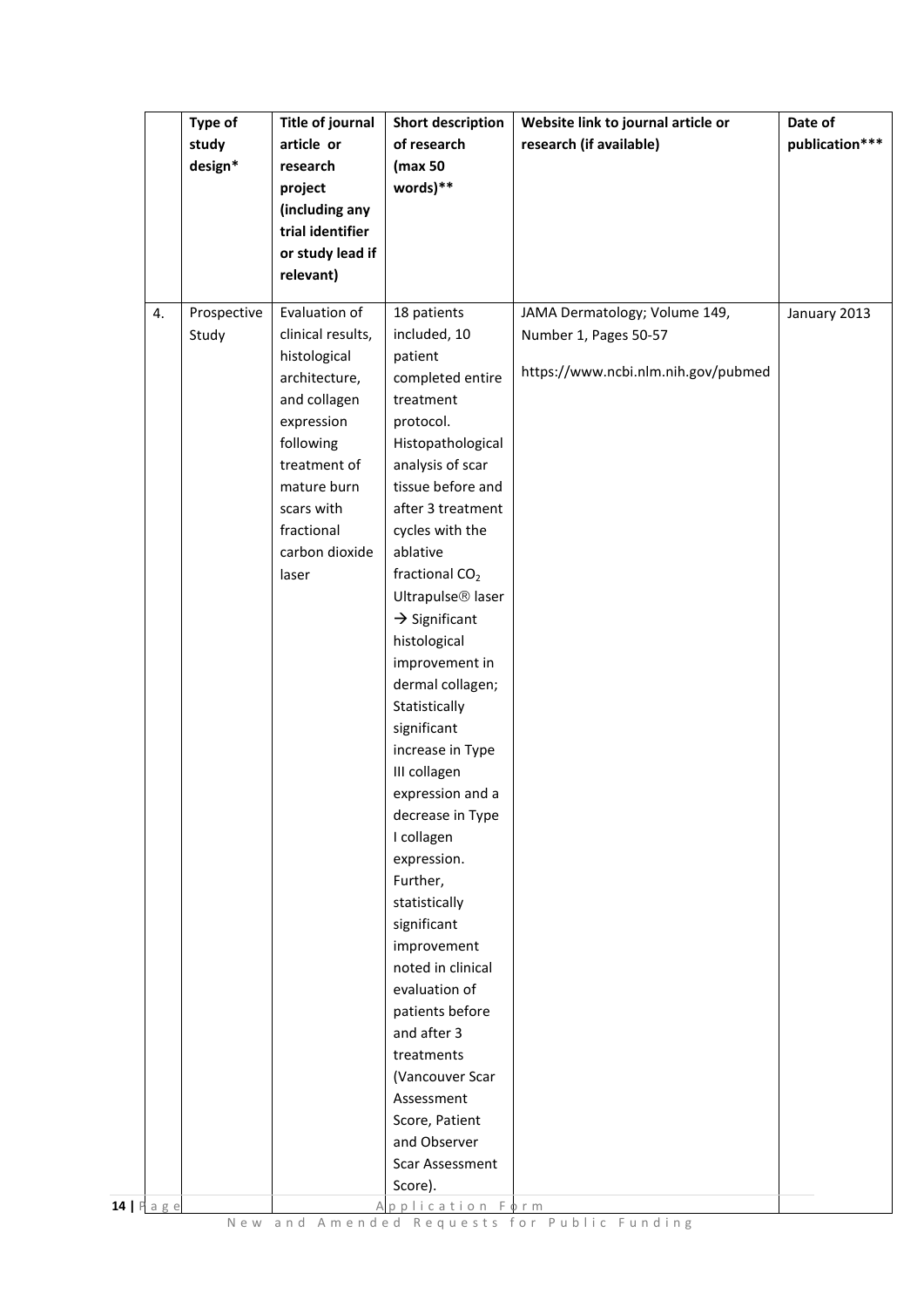|    | Type of<br><b>Title of journal</b> |                  | Short description  | Website link to journal article or  | Date of        |
|----|------------------------------------|------------------|--------------------|-------------------------------------|----------------|
|    | study                              | article or       | of research        | research (if available)             | publication*** |
|    | design*                            | research         | (max 50            |                                     |                |
|    |                                    | project          | words)**           |                                     |                |
|    |                                    | (including any   |                    |                                     |                |
|    |                                    | trial identifier |                    |                                     |                |
|    |                                    | or study lead if |                    |                                     |                |
|    |                                    | relevant)        |                    |                                     |                |
|    |                                    |                  |                    |                                     |                |
| 5. | <b>Case Series</b>                 | Functional       | 4 patients with    | J Trauma Acute Care Surgery; Volume | November       |
|    |                                    | improvements     | hypertrophic,      | 73, Number 2, Supplement 1, Pages   | 2012           |
|    |                                    | in traumatic     | contracted scars   | $S116 - S121.$                      |                |
|    |                                    | scars and scar   | included &         |                                     |                |
|    |                                    | contractures     | treated with the   | Available online on:                |                |
|    |                                    | using ablative   | ablative           |                                     |                |
|    |                                    | fractional laser | fractional CO2     | https://www.ncbi.nlm.nih.gov/pubmed |                |
|    |                                    | protocol         | <b>Ultrapulse®</b> |                                     |                |
|    |                                    |                  | laser;             |                                     |                |
|    |                                    |                  |                    |                                     |                |
|    |                                    |                  | Patient 1:         |                                     |                |
|    |                                    |                  | complete hand      |                                     |                |
|    |                                    |                  | function           |                                     |                |
|    |                                    |                  | regained at 4mt    |                                     |                |
|    |                                    |                  | follow-up;         |                                     |                |
|    |                                    |                  | Patient 2:         |                                     |                |
|    |                                    |                  | normalization of   |                                     |                |
|    |                                    |                  | walking at 6mt     |                                     |                |
|    |                                    |                  | follow-up &        |                                     |                |
|    |                                    |                  | persisted          |                                     |                |
|    |                                    |                  | improvement at     |                                     |                |
|    |                                    |                  | 2y follow-up;      |                                     |                |
|    |                                    |                  | Patient 3:         |                                     |                |
|    |                                    |                  | excellent scar     |                                     |                |
|    |                                    |                  | pliability,        |                                     |                |
|    |                                    |                  | durability, full   |                                     |                |
|    |                                    |                  | participation in   |                                     |                |
|    |                                    |                  | prosthetic         |                                     |                |
|    |                                    |                  | rehabilitation at  |                                     |                |
|    |                                    |                  | 3mt follow-up;     |                                     |                |
|    |                                    |                  | Patient 4:         |                                     |                |
|    |                                    |                  |                    |                                     |                |
|    |                                    |                  | scar flattening,   |                                     |                |
|    |                                    |                  | resolving pain &   |                                     |                |
|    |                                    |                  | improved           |                                     |                |
|    |                                    |                  | mobility at 9mt    |                                     |                |
|    |                                    |                  | follow-up          |                                     |                |
|    |                                    |                  |                    |                                     |                |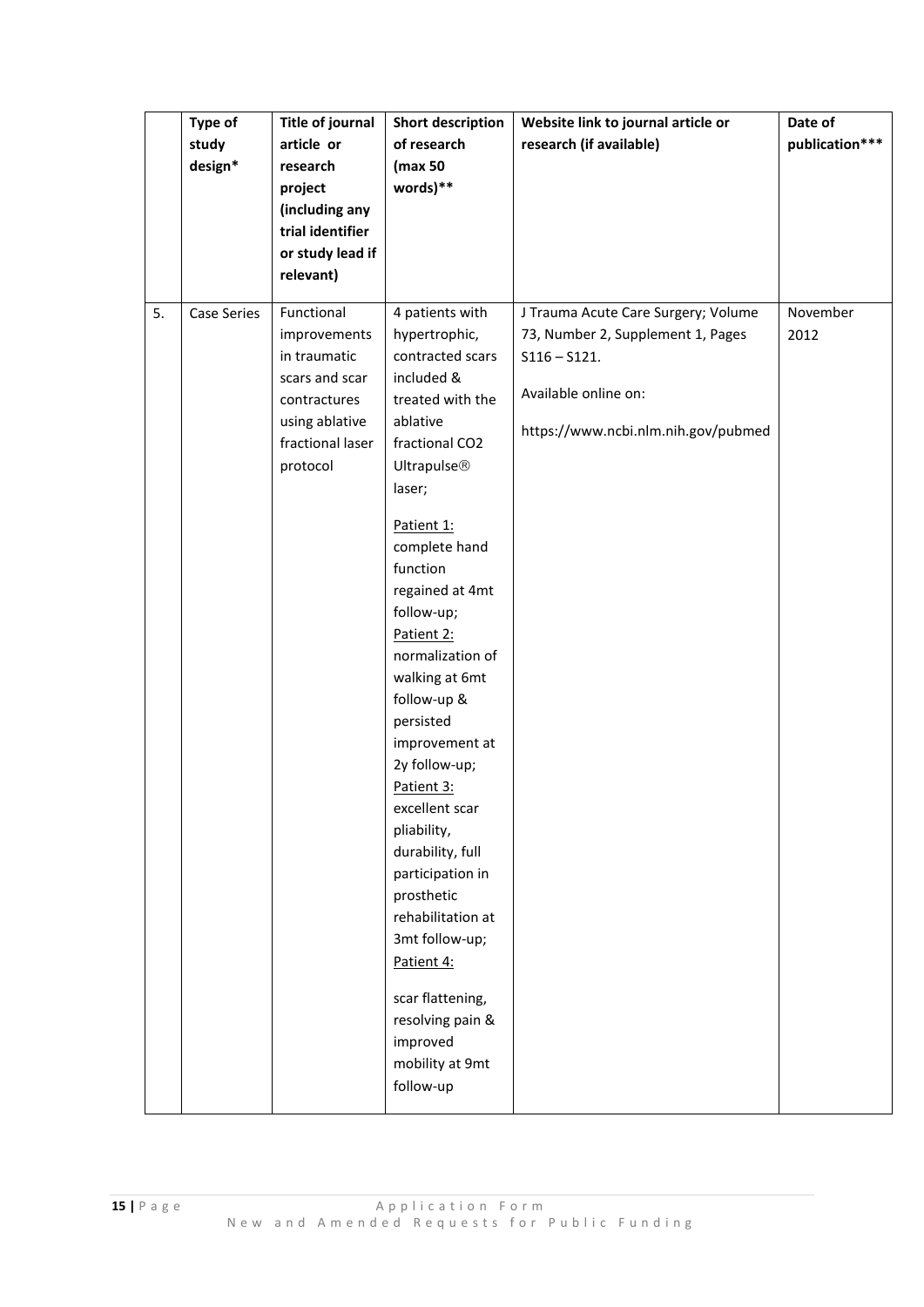|     | Type of            | <b>Title of journal</b> | <b>Short description</b> | Website link to journal article or  | Date of        |
|-----|--------------------|-------------------------|--------------------------|-------------------------------------|----------------|
|     | study              | article or              | of research              | research (if available)             | publication*** |
|     | design*            | research                | (max 50                  |                                     |                |
|     |                    | project                 | words)**                 |                                     |                |
|     |                    | (including any          |                          |                                     |                |
|     |                    | trial identifier        |                          |                                     |                |
|     |                    | or study lead if        |                          |                                     |                |
|     |                    | relevant)               |                          |                                     |                |
|     |                    |                         |                          |                                     |                |
| 6.  | <b>Case Series</b> | Rapid healing           | 3 patients with          | Arch Dermatology; Volume 148,       | November       |
|     |                    | of scar-                | multiple scars           | Number 11: Pages 1289 - 1293        | 2012           |
|     |                    | associated              | related to blast         |                                     |                |
|     |                    | chronic                 | injuries with            | Available online on:                |                |
|     |                    | wounds after            | contraction, poor        | https://www.ncbi.nlm.nih.gov/pubmed |                |
|     |                    | ablative                | pliability, textural     |                                     |                |
|     |                    | fractional              | irregularity &           |                                     |                |
|     |                    | resurfacing             | chronic focal            |                                     |                |
|     |                    |                         | wounds, treated          |                                     |                |
|     |                    |                         | with the ablative        |                                     |                |
|     |                    |                         | fractional CO2           |                                     |                |
|     |                    |                         | <b>Ultrapulse®</b>       |                                     |                |
|     |                    |                         | laser; all patients      |                                     |                |
|     |                    |                         | experienced              |                                     |                |
|     |                    |                         | incidental rapid         |                                     |                |
|     |                    |                         | healing of their         |                                     |                |
|     |                    |                         | chronic wounds           |                                     |                |
|     |                    |                         | within 2weeks of         |                                     |                |
|     |                    |                         | their initial laser      |                                     |                |
|     |                    |                         | treatment.               |                                     |                |
|     |                    |                         | Healing was              |                                     |                |
|     |                    |                         | sustained                |                                     |                |
|     |                    |                         | throughout the           |                                     |                |
|     |                    |                         | treatment course         |                                     |                |
|     |                    |                         | and beyond &             |                                     |                |
|     |                    |                         | was associated           |                                     |                |
|     |                    |                         | with gradual             |                                     |                |
|     |                    |                         | enhancement in           |                                     |                |
|     |                    |                         | scar pliability,         |                                     |                |
|     |                    |                         | texture,                 |                                     |                |
|     |                    |                         | durability, and          |                                     |                |
|     |                    |                         | range of motion.         |                                     |                |
| 7.  |                    |                         |                          |                                     |                |
| 8.  |                    |                         |                          |                                     |                |
|     |                    |                         |                          |                                     |                |
| 9   |                    |                         |                          |                                     |                |
| 10. |                    |                         |                          |                                     |                |
|     |                    |                         |                          |                                     |                |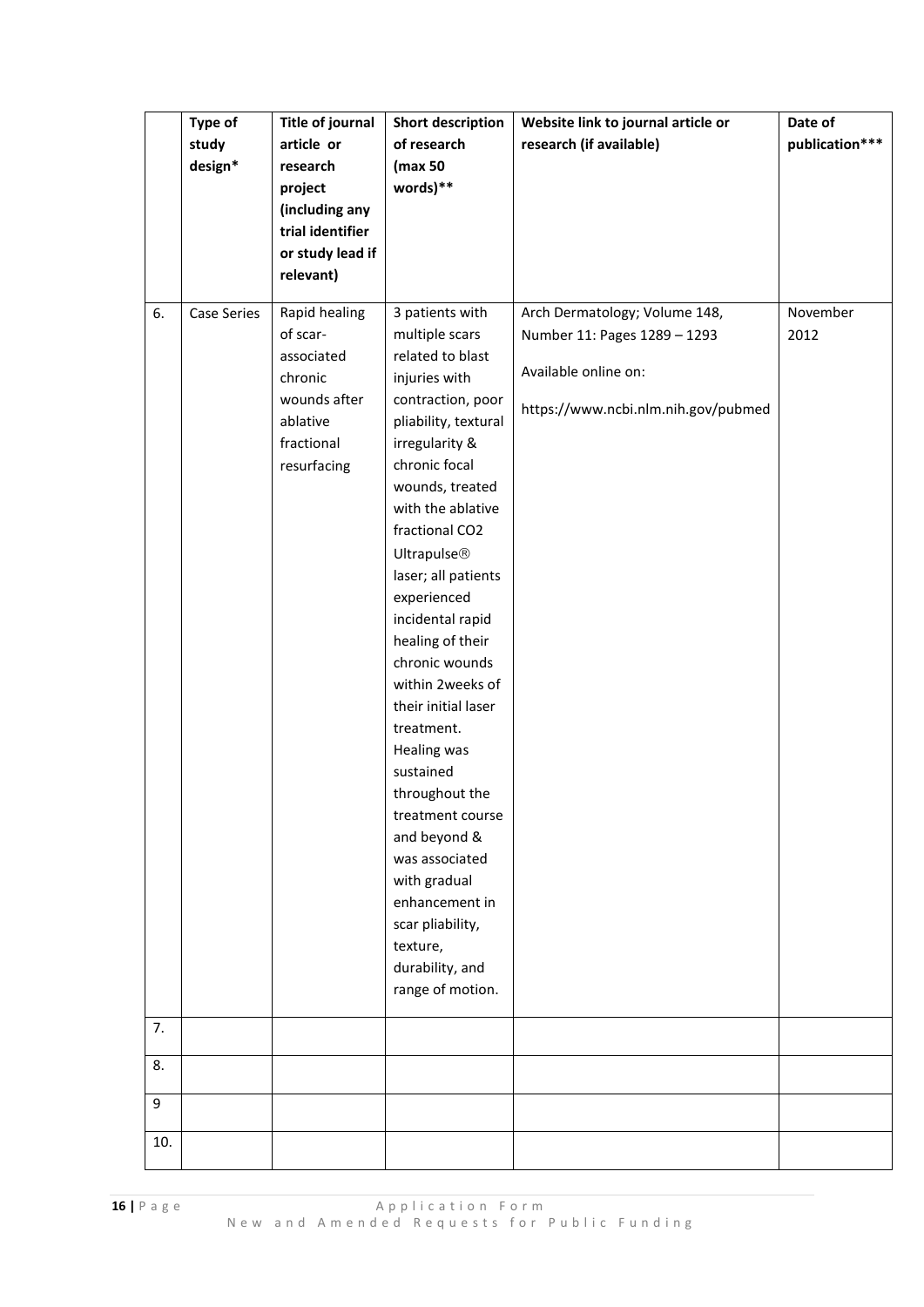|     | Type of<br>study<br>design* | <b>Title of journal</b><br>article or<br>research<br>project<br>(including any<br>trial identifier<br>or study lead if<br>relevant) | <b>Short description</b><br>of research<br>(max 50<br>words)** | Website link to journal article or<br>research (if available) | Date of<br>publication*** |
|-----|-----------------------------|-------------------------------------------------------------------------------------------------------------------------------------|----------------------------------------------------------------|---------------------------------------------------------------|---------------------------|
| 11. |                             |                                                                                                                                     |                                                                |                                                               |                           |
| 12. |                             |                                                                                                                                     |                                                                |                                                               |                           |
| 13. |                             |                                                                                                                                     |                                                                |                                                               |                           |
| 14. |                             |                                                                                                                                     |                                                                |                                                               |                           |
| 15. |                             |                                                                                                                                     |                                                                |                                                               |                           |

*\* Categorise study design, for example meta-analysis, randomised trials, non-randomised trial or observational study, study of diagnostic accuracy, etc.* 

*\*\*Provide high level information including population numbers and whether patients are being recruited or in post-recruitment, including providing the trial registration number to allow for tracking purposes.*

*\**\*\* *If the publication is a follow-up to an initial publication, please advise.*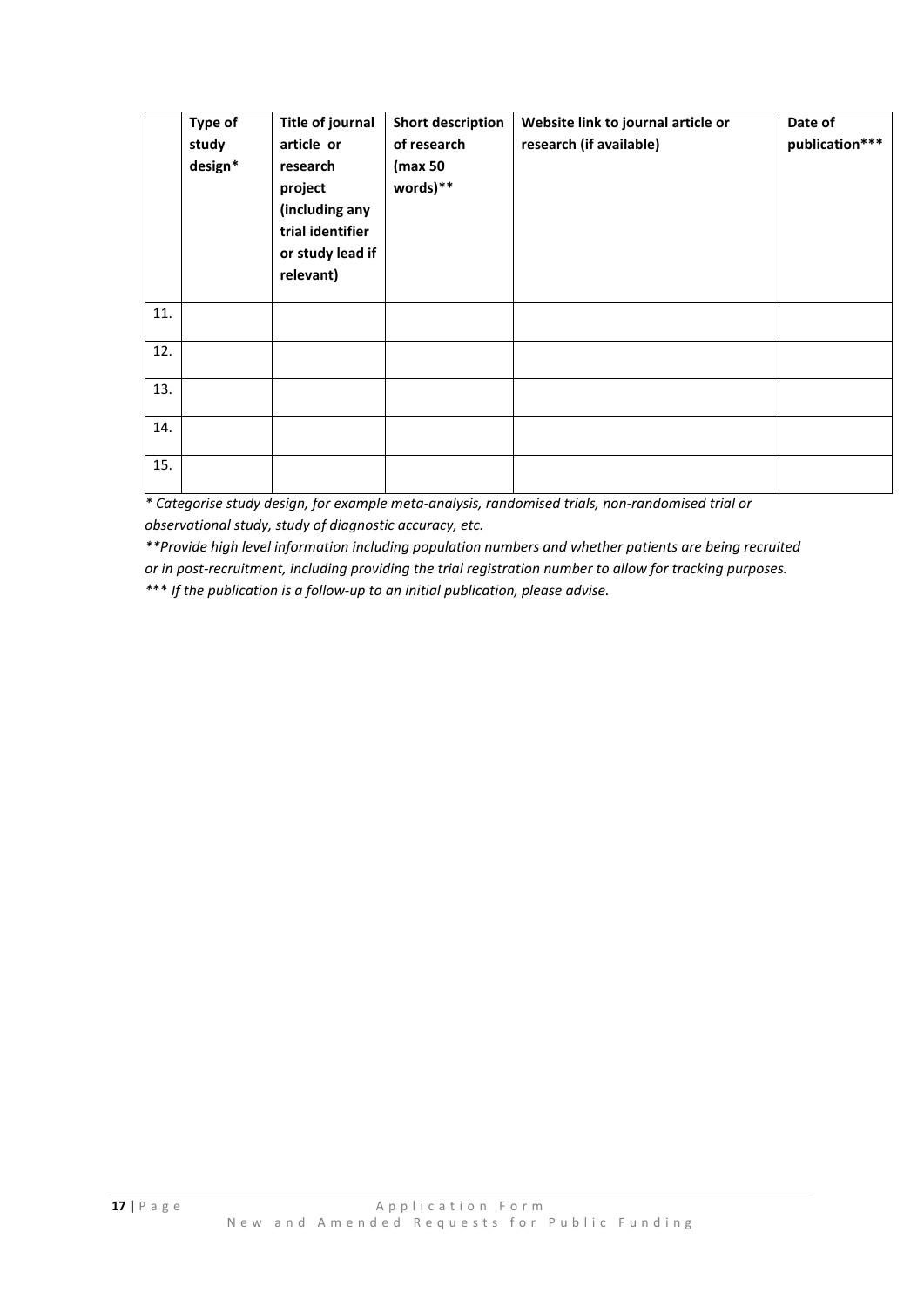**18. Identify yet to be published research that may have results available in the near future that could be relevant in the consideration of your application by MSAC (limiting these to the English language only).** *Please do not attach full text articles, this is just intended to be a summary.*

|     | Type of study<br>design* | <b>Title of research</b><br>(including any trial<br>identifier if relevant) | <b>Short</b><br>description of<br>research (max<br>50 words)** | Website link to<br>research (if available) | Date*** |
|-----|--------------------------|-----------------------------------------------------------------------------|----------------------------------------------------------------|--------------------------------------------|---------|
| 1.  |                          |                                                                             |                                                                |                                            |         |
| 2.  |                          |                                                                             |                                                                |                                            |         |
| 3.  |                          |                                                                             |                                                                |                                            |         |
| 4.  |                          |                                                                             |                                                                |                                            |         |
| 5.  |                          |                                                                             |                                                                |                                            |         |
| 6.  |                          |                                                                             |                                                                |                                            |         |
| 7.  |                          |                                                                             |                                                                |                                            |         |
| 8.  |                          |                                                                             |                                                                |                                            |         |
| 9.  |                          |                                                                             |                                                                |                                            |         |
| 10. |                          |                                                                             |                                                                |                                            |         |
| 11. |                          |                                                                             |                                                                |                                            |         |
| 12. |                          |                                                                             |                                                                |                                            |         |
| 13. |                          |                                                                             |                                                                |                                            |         |
| 14. |                          |                                                                             |                                                                |                                            |         |
| 15. |                          |                                                                             |                                                                |                                            |         |

*\* Categorise study design, for example meta-analysis, randomised trials, non-randomised trial or observational study, study of diagnostic accuracy, etc.* 

*\*\*Provide high level information including population numbers and whether patients are being recruited or in post-recruitment.*

*\**\*\**Date of when results will be made available (to the best of your knowledge).*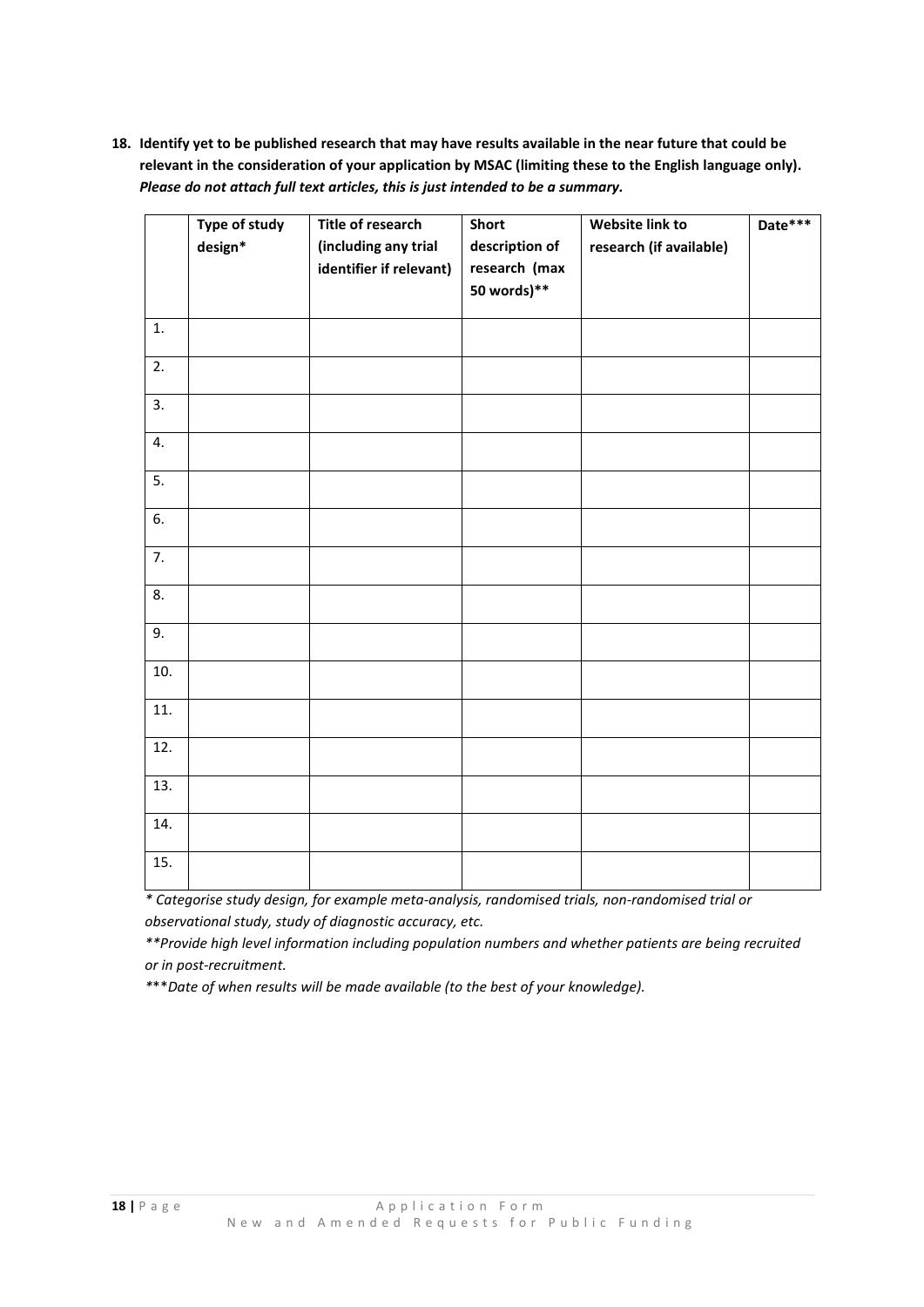## *PART 5 – CLINICAL ENDORSEMENT AND CONSUMER INFORMATION*

## **19. List all appropriate professional bodies / organisations representing the group(s) of health professionals who provide the service (please attach a letter of support for each group nominated).**

Given the highly technical and complex nature of the ablative fractional CO2 laser in burn scar management of this very vulnerable patient cohort, only qualified burn specialists, trained in laser medicine & having obtained a laser safety certificate, should treat burn patients with the ablative fractional CO2 laser. Besides the different settings, which have to be tailored to each patient, an adaptive combination of different handpieces (each with different treatment effects) is required to achieve optimal treatment outcomes. It is thus pertinent that the treating surgeon acquires a sufficient caseload to establish the optimal treatment algorithm for each individual patient.

Please find attached letter of support from the Australian and New Zealand Burn Association (ANZBA).

**20. List any professional bodies / organisations that may be impacted by this medical service (i.e. those who provide the comparator service).**

N/A

**21. List the relevant consumer organisations relevant to the proposed medical service (please attach a letter of support for each consumer organisation nominated).**

| N/4 |  |  |  |
|-----|--|--|--|
|     |  |  |  |

**22. List the relevant sponsor(s) and / or manufacturer(s) who produce similar products relevant to the proposed medical service.**

| N/A |  |  |
|-----|--|--|
|     |  |  |

**23. Nominate two experts who could be approached about the proposed medical service and the current clinical management of the service(s):**

| Name of expert 1           | Redacted |
|----------------------------|----------|
| Telephone number(s)        | Redacted |
| Email address              | Redacted |
| Justification of expertise | Redacted |
|                            |          |
| Name of expert 2           | Redacted |
| Telephone number(s)        | Redacted |
| Email address              | Redacted |
| Justification of expertise | Redacted |

*Please note that the Department may also consult with other referrers, proceduralists and disease specialists to obtain their insight.*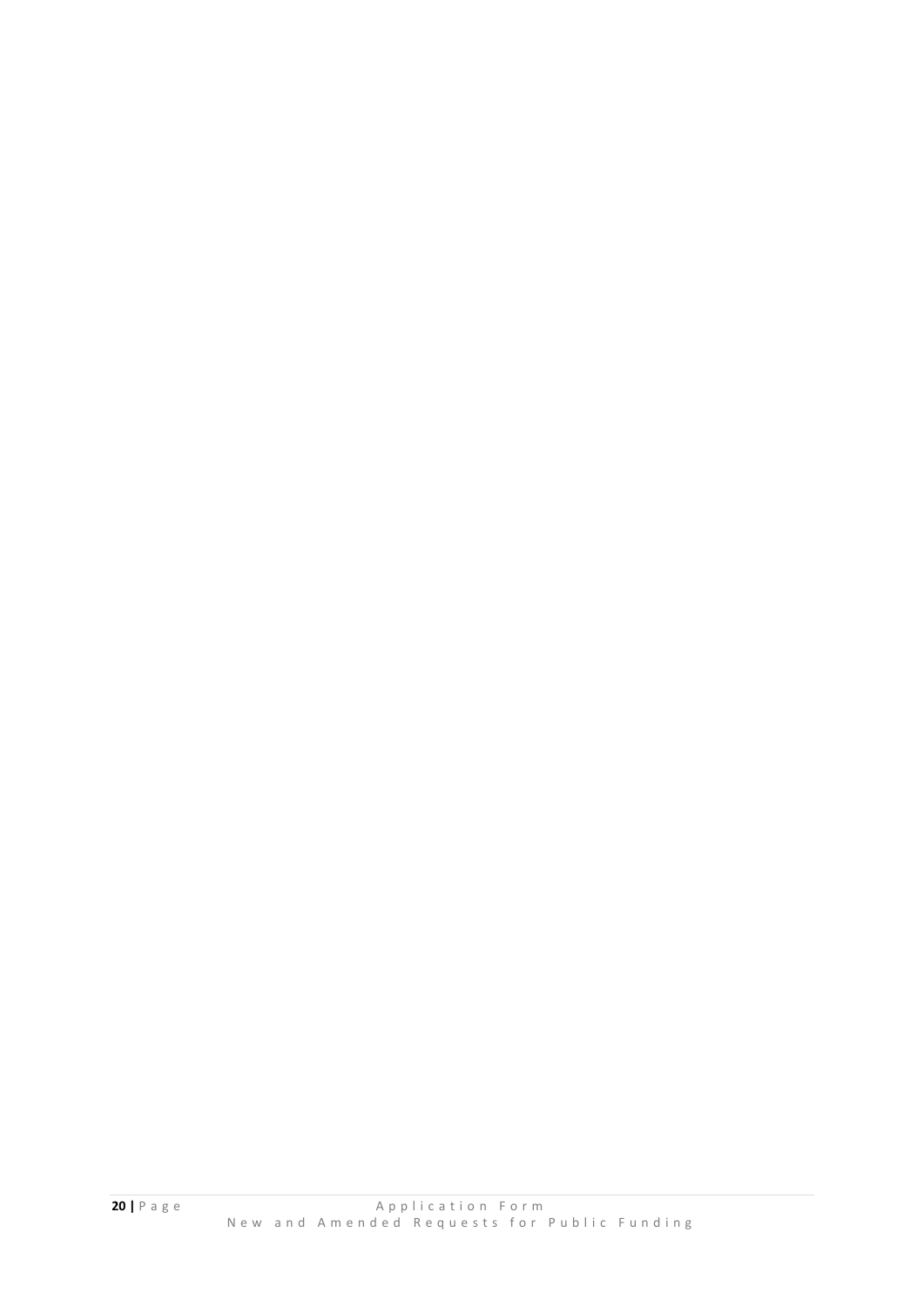# *PART 6 – POPULATION (AND PRIOR TESTS), INDICATION, COMPARATOR, OUTCOME (PICO)*

## *PART 6a – INFORMATION ABOUT THE PROPOSED POPULATION*

## **24. Define the medical condition, including providing information on the natural history of the condition and a high level summary of associated burden of disease in terms of both morbidity and mortality.**

#### Burn Scars:

Our skin is the largest organ in our body keeping us in touch with the outside world. It is an avenue to our most intimate selves physically and psychologically and its complexity thus far has not been replicated.

When lost by way of a severe burn, the skin does not heal itself by regeneration but rather by scarring. With improvements in the management of burn patients and the associated improved survival rates, these scars may create significant morbidity for millions of people worldwide. Besides the stigma, which can result in reduced quality of life with extensive psychological and emotional problems, patients frequently suffer from symptoms such as itchiness, chronic pain, increased heat-sensitivity, inability to sweat, and restricted range of motion. Particularly burn scars in the face, neck, hands, and over joints, may have detrimental physical, aesthetic, and social consequences associated with substantial financial costs for modern health-care systems, mental health, and time off work. Rehabilitation of a severe burn injury is a process over years and the sequelae of severe scarring is life-changing.

Thus, effective scar management is of utmost importance to reduce symptoms, improve function, cosmesis, hence psychology and accelerate re-integration into society and work.

#### *References:*

- 1. *Mustoe, T.A., Scars and keloids. BMJ, 2004. 328(7452): p. 1329-30.*
- 2. *Waibel, J. and K. Beer, Ablative fractional laser resurfacing for the treatment of a third-degree burn. J Drugs Dermatol, 2009. 8(3): p. 294-7.*
- 3. *Issler-Fisher, A.C., et al., Ablative fractional CO2 laser for burn scar reconstruction: An extensive subjective and objective shortterm outcome analysis of a prospective treatment cohort. Burns, 2016.*
- **25. Specify any characteristics of patients with the medical condition, or suspected of, who are proposed to be eligible for the proposed medical service, including any details of how a patient would be investigated, managed and referred within the Australian health care system in the lead up to being considered eligible for the service.**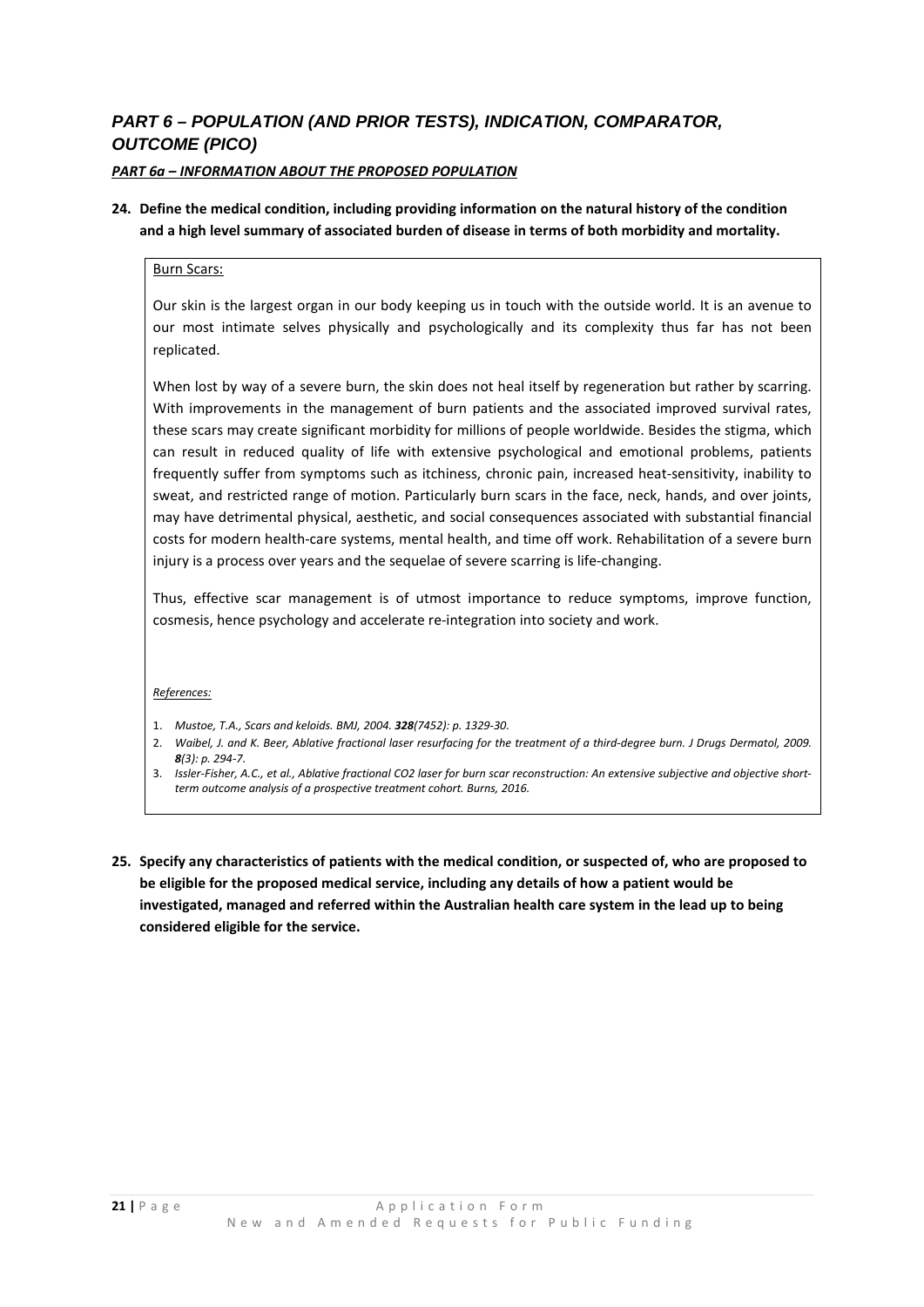Patient population:

Patients suffering from consequences of burn scars, and scars following other medical conditions where large areas of skin are affected, leading to detrimental physical, aesthetic and social sequelae (amongst others pruritus, pain, stigma, and contracture).

Rendering practitioners:

Qualified Burn Specialist (Medical Doctors/Surgeons)

Referring practitioners:

- Medical practitioners (surgeons, GPs etc.)
- Occupational therapists/physiotherapists specialised in chronic scar management
- **26. Define and summarise the current clinical management pathway** *before* **patients would be eligible for the proposed medical service (supplement this summary with an easy to follow flowchart [as an attachment to the Application Form] depicting the current clinical management pathway up to this point).**

**Treatment with the ablative fractional CO2 laser is already included in the current clinical management plan!**

Patients suffering from the consequences of burn scars, and scars following other medical conditions where large areas of skin are affected, are referred to the regular burns/scar clinics, where a plan for their scar management is elaborated including occupational therapy, physiotherapy, treatment with the ablative fractional CO2 laser, and other reconstructive surgical procedures. Depending on the individual requirements, a holistic scar management plan will be discussed with the patient and planned.

The laser treatment itself is performed as a day-only-procedure under local or general anaesthesia. Depending on the location and extent of the scar other small surgical reconstructive procedures might be performed during the same operation.

3-6 treatment sessions with the ablative fractional CO2 laser are required with an interval of 6-24 weeks to achieve an optimal outcome. However, depending on patient factors (skin type, ethnicity, etc.) and scar characteristics, the number of treatments and treatment-intervals may be altered.

Patients are re-evaluated in a consultation-setting as a follow-up before their subsequent treatment.

(Please find flow-chart attached)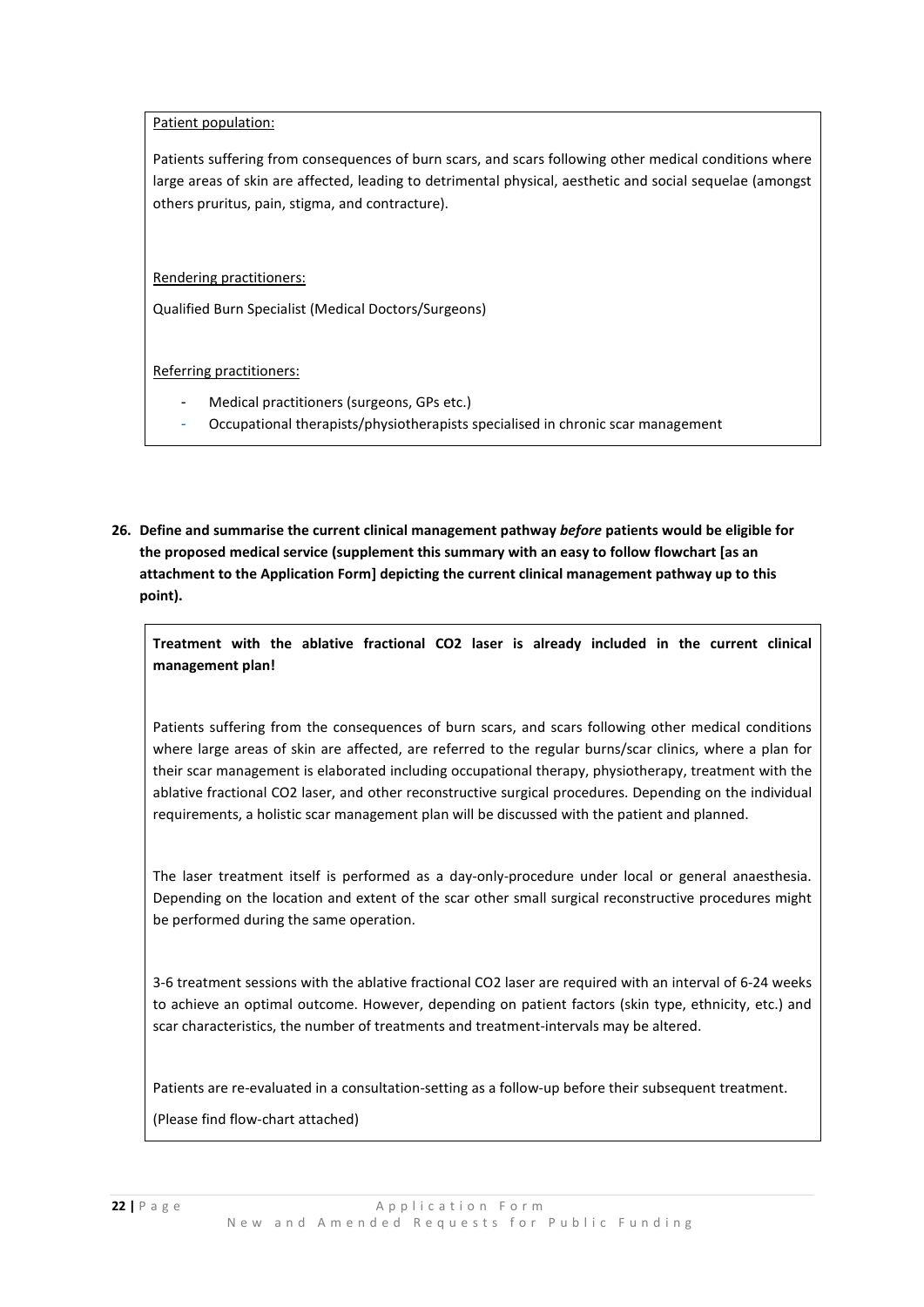#### *PART 6b – INFORMATION ABOUT THE INTERVENTION*

#### **27. Describe the key components and clinical steps involved in delivering the proposed medical service.**

The provided treatment service includes a novel laser technology, which has been developed for effective scar treatment. This laser technique, which is also called "Fractional Photothermolysis", is the hallmark of the so-called ablative fractional CO2 lasers [1].

The difference to conventional lasers is, that high energy is delivered in a small grid, in punching hundreds of micro-channels in the skin/scar to cause minor injuries, leaving the surrounding area unharmed [2]. The healing process of these micro-injuries induces the change of the scar tissue as a whole. Rapid improvement can be noticed in pliability, pigmentation changes, followed by gradual enhancement of the texture, and consecutive improvement of pain, itchiness, improved heat-sensitivity and physical mobility within days to weeks after each treatment. Latest research has even proved a significant increase in quality of life. [3-5].

The procedure room or theatre has to be equipped according to the laser safety guidelines. Personnel resources include: proceduralist (burn surgeon), laser safety nurse, and an anaesthetic nurse / anaesthesist (if a general anaesthesia is required).

The treatment with the ablative fractional CO2 laser will be performed under local or general anaesthesia.

#### *References:*

- *1. Manstein, D., et al., Fractional photothermolysis: a new concept for cutaneous remodeling using microscopic patterns of thermal injury. Lasers Surg Med, 2004. 34(5): p. 426-38.*
- *2. Anderson, R.R., et al., Laser treatment of traumatic scars with an emphasis on ablative fractional laser resurfacing: consensus report. JAMA Dermatol, 2014. 150(2): p. 187-93.*
- *3. Jesitus, J. Ablative fractional resurfacing restores form, function after scarring. Dermatology Times 2013; Dec 1 2013:[Available from: [http://dermatologytimes.modernmedicine.com/dermatology-times/news/ablative-fractional](http://dermatologytimes.modernmedicine.com/dermatology-times/news/ablative-fractional-)resurfacing-restores-form-function-after-scarring; accessed 26 May 2014.]*
- *4. Issler-Fisher, A.C., et al., Ablative fractional CO2 laser for burn scar reconstruction: An extensive subjective and objective short-term outcome analysis of a prospective treatment cohort. Burns, 2016.*
- *5. Hultman, C.S., et al., Laser resurfacing and remodeling of hypertrophic burn scars: the results of a large, prospective, before-after cohort study, with long-term follow-up. Ann Surg, 2014. 260(3): p. 519-29; discussion 529-32*.

## **28. Does the proposed medical service include a registered trademark component with characteristics that distinguishes it from other similar health components?**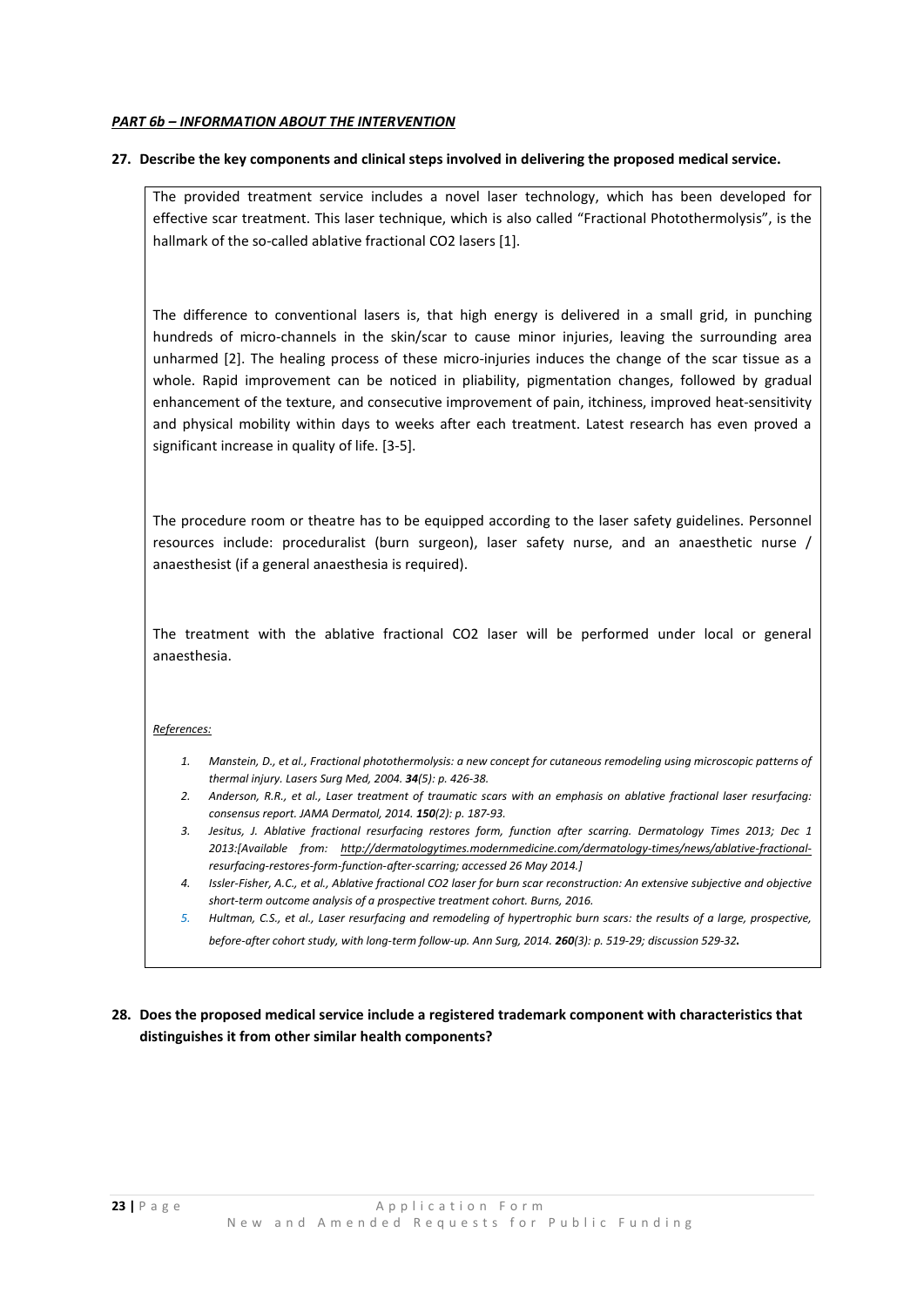A registered trademark for an ablative fractional CO2 laser per se does not exist, although so far the technology of the ablative fractional UltraPulse® CO2 laser is specific to the company distributing the laser (Lumenis), providing different handpieces for specific treatment for scars. The SCAAR FX<sup>™</sup> has the unique combination of short pulse durations and high energy, which enables deep, precise and effective treatment. Contrary to other ablative fractional lasers, the UltraPulse's® SCAAR FX<sup>TM</sup> reaches a penetration depth of up to 4.0mm, which is 4x the depth of penetration of any other CO2 laser, with an optimal ablation/coagulation ratio. The technology enables the proceduralist to tailor parameters to individual patient's needs. An important feature – and the reason why this belongs in the hands of trained medical specialists – is that besides its very powerful effect, it can also cause a lot of damage if used incorrectly. This is also supported by observational data suggesting, that complication rates may be higher when laser treatments are performed by non-specialists [1].

If other powerful ablative fractional devices (for example erbium lasers) are similarly effective for pathological scars is currently topic of debate amongst specialists in this field.

*References:*

- *1. Hammes, S., et al., Treatment errors resulting from use of lasers and IPL by medical laypersons: results of a nationwide survey. J Dtsch Dermatol Ges, 2013. 11(2): p. 149-56.*
- **29. If the proposed medical service has a prosthesis or device component to it, does it involve a new approach towards managing a particular sub-group of the population with the specific medical condition?**

No

**30. If applicable, are there any limitations on the provision of the proposed medical service delivered to the patient (i.e. accessibility, dosage, quantity, duration or frequency).**

Depending on the patient's skin type, ethnicity, nature & type of scar, maturation status of scar, the settings (dosage, etc.) have to be chosen accordingly to treat a patient safely. The treatment interval can also vary according to these factors, which is why it is important that the patients are assessed for suitability and arrangement of a treatment plan in a specialised scar clinic. The procedure itself should be undertaken by a specialist for burn scars.

**31. If applicable, identify any healthcare resources or other medical services that would need to be delivered at the same time as the proposed medical service.**

Required personnel: proceduralist (burn surgeon), laser safety nurse, scrub nurse, and an anaesthetic nurse / anaesthesist (if a general anaesthesia is required).

No other healthcare resources required.

**32. If applicable, advise which health professionals will primarily deliver the proposed service.**

Burn & Scar Specialists (Medical Doctors/Surgeons)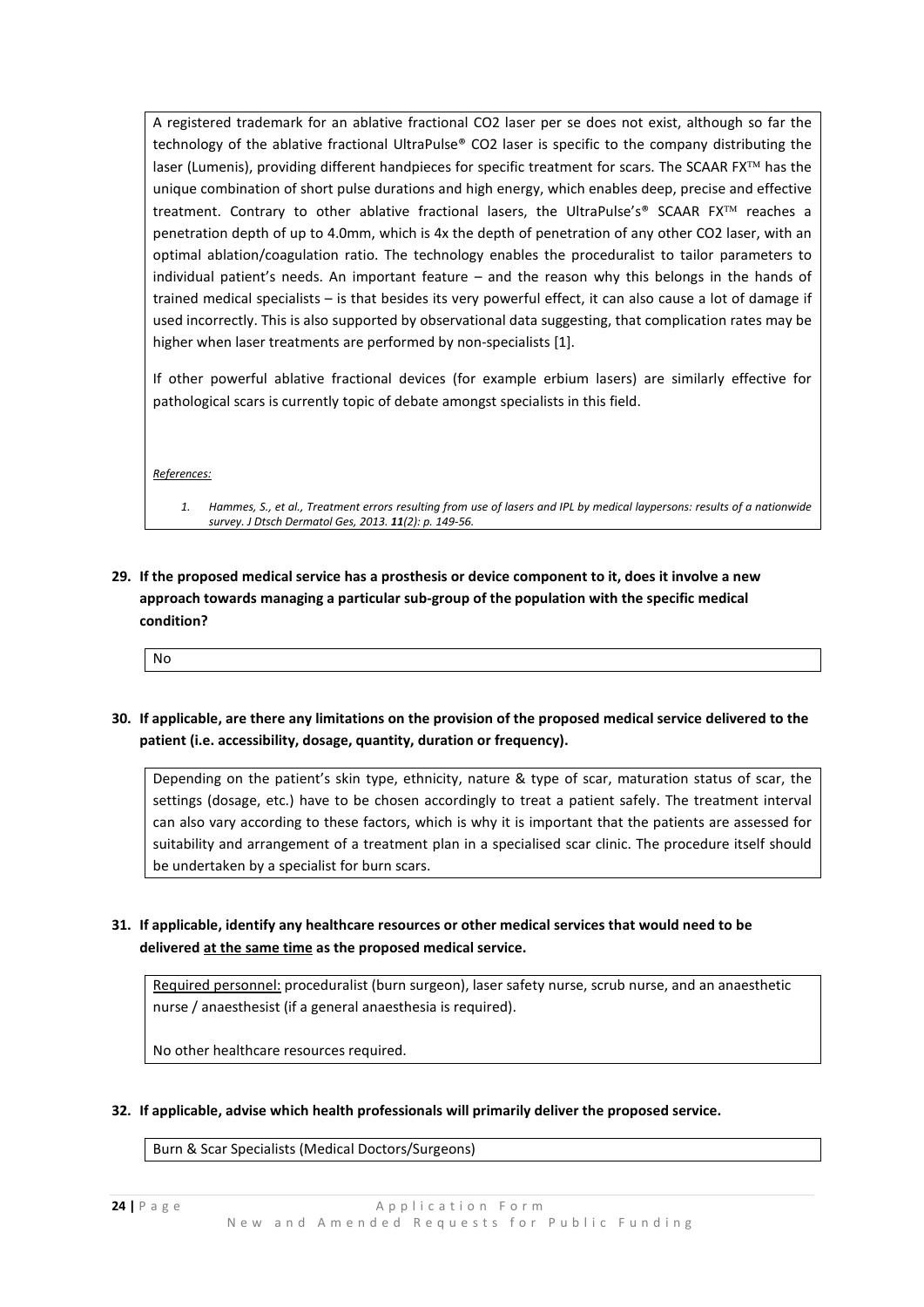**33. If applicable, advise whether the proposed medical service could be delegated or referred to another professional for delivery.**

No, the procedure should only be undertaken by a specialist for burn scars.

## **34. If applicable, specify any proposed limitations on who might deliver the proposed medical service, or who might provide a referral for it.**

As previously mentioned, the indication, application and treatment planning belongs in to the hands of a specialist (medical doctor/surgeons) with exquisite expertise with the nature of burn scars.

Patients demographics, information about the trauma mechanism, as well as information about the nature, type, quality and age of the scar, the treatment has to be tailored to each patient individually.

Added to that, as elucidated in point 28, besides the very powerful effect of the ablative fractional Ultrapulse®, it can also cause a lot of damage if used incorrectly and by unqualified personnel [1].

*References:*

*1. Hammes, S., et al., Treatment errors resulting from use of lasers and IPL by medical laypersons: results of a nationwide survey. J Dtsch Dermatol Ges, 2013. 11(2): p. 149-56.*

### **35. If applicable, advise what type of training or qualifications would be required to perform the proposed service as well as any accreditation requirements to support service delivery.**

- Qualified Burn Specialist (Medical doctor/Surgeon)
- Laser Safety Certificate
- **36. (a) Indicate the proposed setting(s) in which the proposed medical service will be delivered (select all relevant settings)**

| Inpatient private hospital     |   |
|--------------------------------|---|
| Inpatient public hospital      | x |
| <b>Outpatient clinic</b>       | x |
| <b>Emergency Department</b>    |   |
| Consulting rooms               |   |
| Day surgery centre             |   |
| Residential aged care facility |   |
| Patient's home                 |   |
| Laboratory                     |   |
| Other $-$ please specify       |   |
|                                |   |

## **(b) Where the proposed medical service is provided in more than one setting, please describe the rationale related to each.**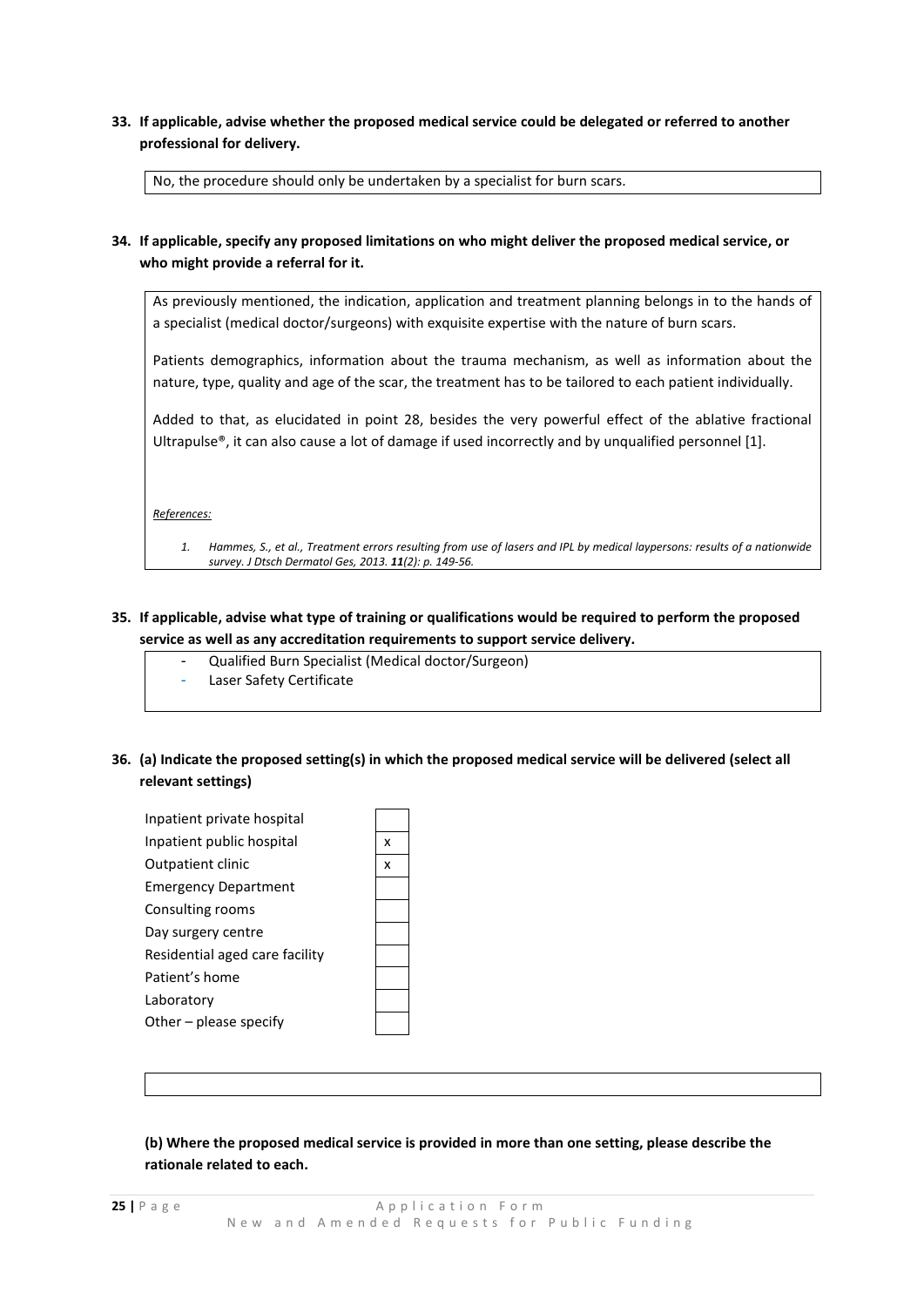The majority of the burn patients presenting with pathological burn scars are seen in the outpatient clinic and subsequently treated with the ablative fractional CO2 laser as a day-only procedure. However, we do also treat patients who are hospitalized for their initial burn injury and are already developing hypertrophic scars and contractions, or are admitted for more complex reconstructive procedures in conjunction with the treatment with the ablative fractional CO2 laser.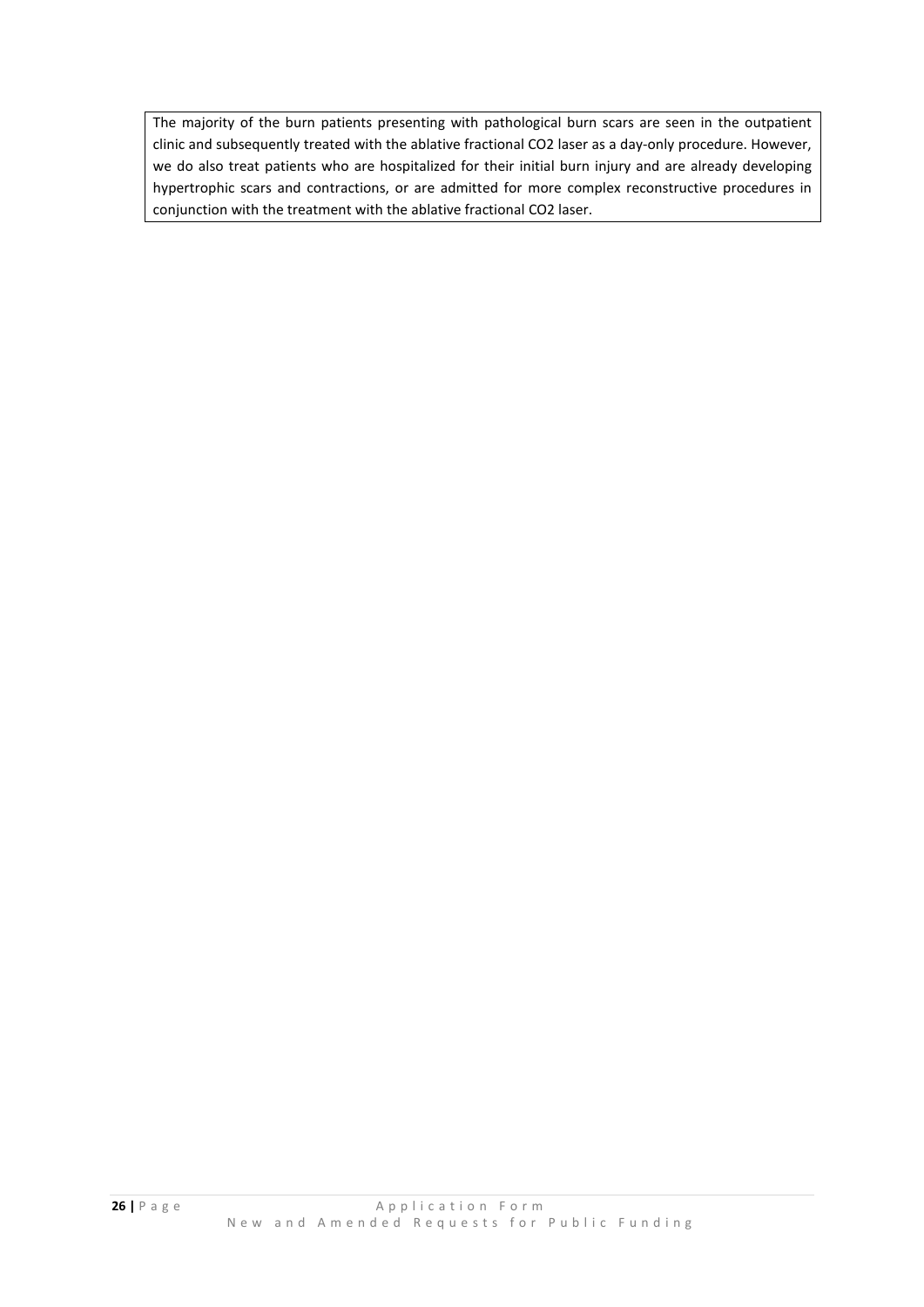#### **37. Is the proposed medical service intended to be entirely rendered in Australia?**

| Yes.                      |  |
|---------------------------|--|
| No (please specify below) |  |

#### *PART 6c – INFORMATION ABOUT THE COMPARATOR(S)*

**38. Nominate the appropriate comparator(s) for the proposed medical service, i.e. how is the proposed population currently managed in the absence of the proposed medical service being available in the Australian health care system (including identifying health care resources that are needed to be delivered at the same time as the comparator service).**

**As this is a new treatment modality (in addition to the traditional scar management and reconstructive options), there are no comparators as such.**

Treatment with the ablative fractional CO2 laser provides a novel treatment modality which was previously not available avenue for early intervention to positively influence young immature scar, as well as a late scar improvement of old, mature scars. This treatment should serve as an addition to the traditional scar management, limit the extent of required reconstructive procedures, or sometimes even avoid a more complex reconstructive procedure.

At Concord Repatriation General Hospital, we have had an annual increase in the number of outpatient visits of 17% and an annual increase in the number of admissions of 39% since 2013. However, at the same time we could observe a decrease of the number of elective reconstructive procedures of 57%, and a reduction of the length of stay at the hospital following elective reconstructive surgical procedures of 74% (from a mean of 5.2days pre-laser era to 1.85 days since we have the ablative fractional CO2 Ultrapulse<sup>®</sup> laser).

## **39. Does the medical service that has been nominated as the comparator have an existing MBS item number(s)?**

Yes (please provide all relevant MBS numbers below) No X

N/A

**40. Define and summarise the current clinical management pathways that patients may follow** *after* **they receive the medical service that has been nominated as the comparator (supplement this summary with an easy to follow flowchart [as an attachment to the Application Form] depicting the current clinical management pathway that patients may follow from the point of receiving the comparator onwards including health care resources).**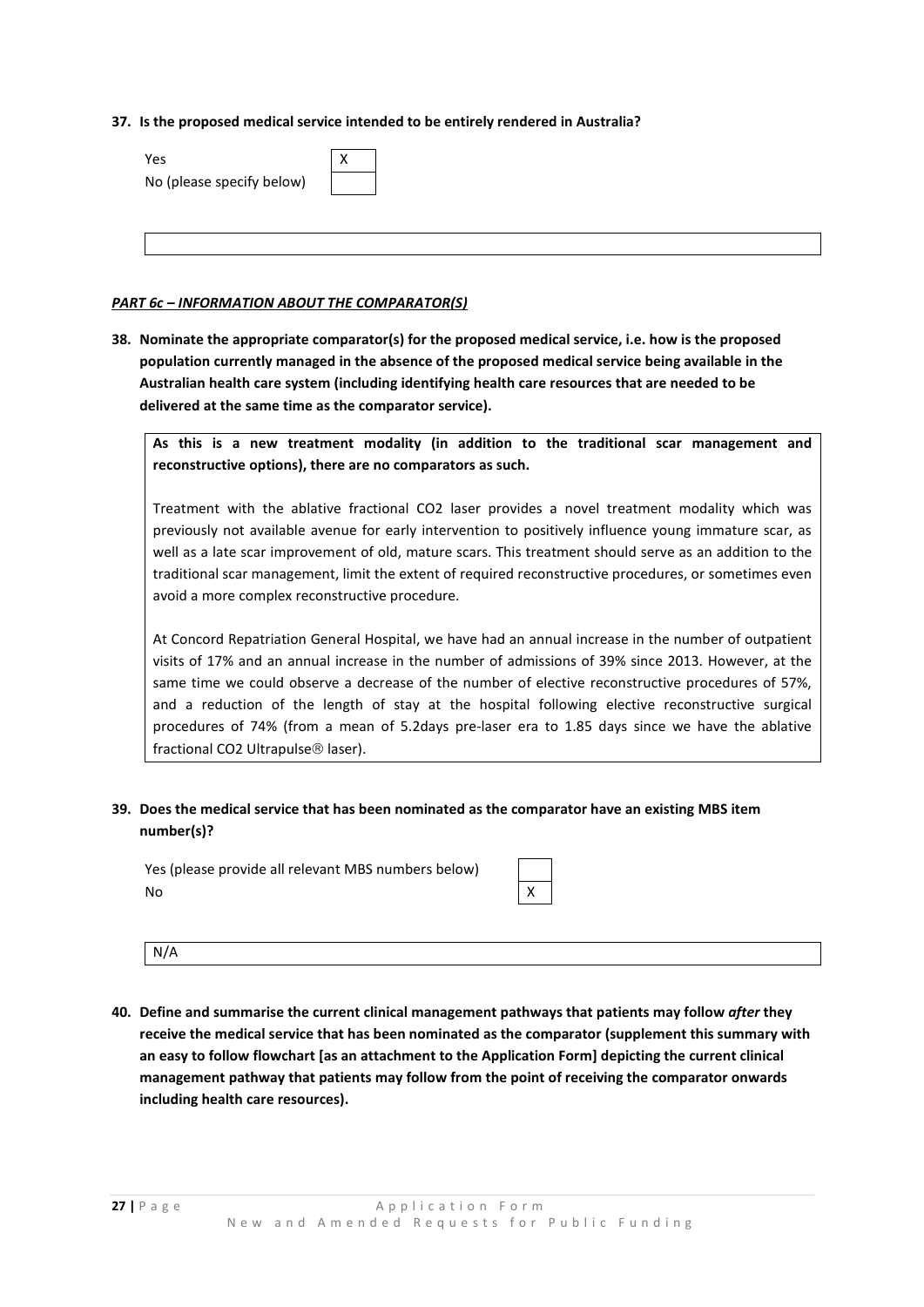Surgery remains the main therapeutic approach for contracted scars and aims to relieve tension ultimately improving the range of motion of the affected areas. However, by its very nature it causes additional scarring, especially in people prone to hypertrophic scars, and hence has little place to play in the improvement of cosmesis, structure, and sometimes, even function of the scar. Further, surgery usually does not influence patient-debilitating factors such as chronic, neuropathic pain and itching. Various non-surgical therapeutic options exist to improve burn scar management, ranging from physical therapy, use of compression garment, topical medical therapy to other types of laser treatments. However, there remains a significant gap between these traditionally conservative measures and the surgical therapy, which although sometimes highly effective, is associated with considerable morbidity, high recurrence rates, and very often also treatment delays [1-3].

The treatment with the ablative fractional CO2 laser complements current scar management. As previously mentioned, current scar treatment paradigms generally indicate a scar to be fully mature (>1year post trauma) to allow for spontaneous improvement before surgical intervention for restrictive or cosmetically disfiguring scars are applied [3-6]. However, with the ablative fractional CO2 laser it is possible to start treatment as early as several weeks after the injury has occurred [7,8]. It requires between 3-6 treatment sessions with an interval of 6weeks to 6months in between each treatment session to achieve an optimal outcome. This early treatment intervention positively influences scar formation, improves early mobility, enhances, and hereby accelerates the entire rehabilitative process [7]. Evidence also suggests that old, mature scars can profit from the treatment with this laser modality. The laser does not replace surgery, but will decrease the extent of surgery & prepares the scar for an optimal outcome.

Please see flow-chart Point 6, Number 25.

Currently, for treatment with the ablative fractional CO2 laser MBS item numbers #45515 *(Scar, other than on face or neck, not more than 7cms in length, revision of, as an independent procedure, where undertaken in the operating theatre of a hospital, or where performed by a specialist in the practice of his or her specialty)* and #45518 *(Scar, other than on face or neck, more than 7cms in length, revision of, as an independent procedure, where undertaken in the operating theatre of a hospital, or where performed by a specialist in the practice of his or her specialty)* are routinely used. However, these item numbers do neither grasp the whole extent of the procedure, nor account for the extent of the treated areas (please see explanations in Part 8). Therefore, given the highly technical and complex nature of this new minimally invasive approach in burn victims, we submit that there should be a benefit by way of a clearly defined and separated MBS item numbers that only be used by designated specialists within burn units.

#### *References:*

- *1.Mustoe, T.A., Scars and keloids. BMJ, 2004. 328(7452): p. 1329-30.*
- *2.Anderson, R.R., et al., Laser treatment of traumatic scars with an emphasis on ablative fractional laser resurfacing: consensus report. JAMA Dermatol, 2014. 150(2): p. 187-93.*
- *3.Manstein, D., et al., Fractional photothermolysis: a new concept for cutaneous remodeling using microscopic patterns of thermal injury. Lasers Surg Med, 2004. 34(5): p. 426-38.*
- *4. Smith, M.A., A.M. Munster, and R.J. Spence, Burns of the hand and upper limb--a review. Burns, 1998. 24(6): p. 493-505.*

*5.Motamed, S., et al., Treatment of flexion contractures following burns in extremities. Burns, 2006. 32(8): p. 1017-21.*

- $28$  | F| *ଈ§V@inwright, D.J., Burn reconstruction: theApppblems, the techniquespandnthe applications. Clin Plast Surg, 2009.*  $36$ *(4): p. 687-700.* New and Amended Requests for Public Funding
	- *7. Shumaker, P.R., et al., Functional improvements in traumatic scars and scar contractures using an ablative fractional laser protocol. J Trauma Acute Care Surg, 2012. 73(2 Suppl 1): p. S116-21*
	- *8. Jesitus, J. Ablative fractional resurfacing restores form, function after scarring. Dermatology Times 2013; Dec 1 2013:[Available from: <http://dermatologytimes.modernmedicine.com/dermatology-times/news/ablative-fractional-> resurfacing-restores-formf ti ft i d 26 M 2014*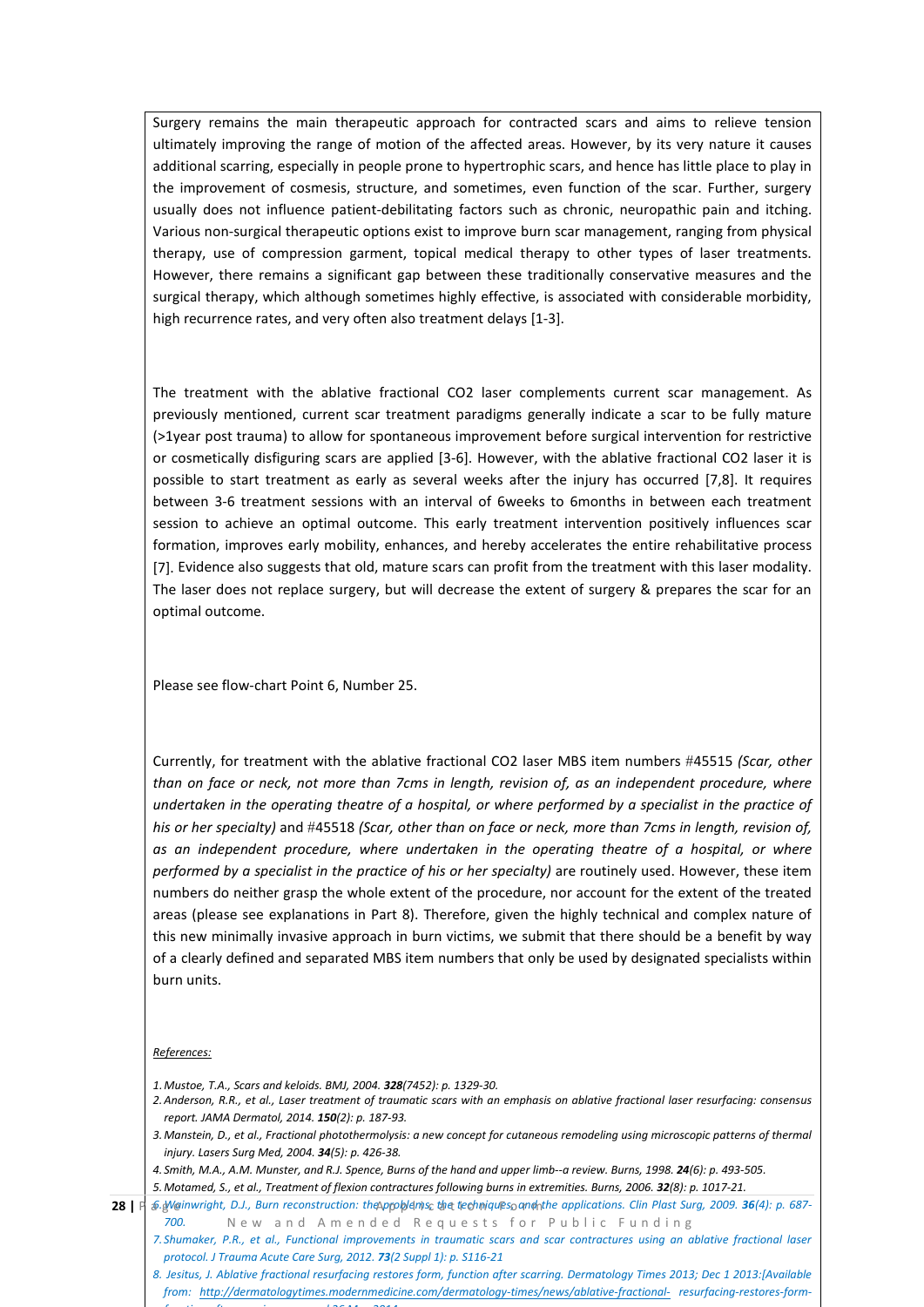## **41. (a) Will the proposed medical service be used in addition to, or instead of, the nominated comparator(s)?**

| Yes | x |
|-----|---|
| No  |   |

## **(b) If yes, please outline the extent of which the current service/comparator is expected to be substituted.**

Several studies have been published, looking at the efficacy of treatment with the ablative fractional CO2 laser for scar management, revealing substantial improvement of functional, symptomatic, and cosmetic outcome, including improved wound healing in chronically instable scars [1-7].

Added to that, at the Burns Unit of Concord Repatriation General Hospital several subjective (patient questionnaires) and objective outcome parameters of burn victims treated with the ablative fractional CO2 laser are prospectively collected, revealing significant improvement, especially in pruritus, pain and most importantly patient quality of life. Patients are rehabilitated earlier, and, hence, can be reintegrated earlier in their work environment. The short-term results of this data collection has just been published in October 2016.

#### *References:*

- 1.*Waibel, J. and K. Beer, Ablative fractional laser resurfacing for the treatment of a third-degree burn. J Drugs Dermatol, 2009. 8(3): p. 294-7.*
- 2.*Anderson, R.R., et al., Laser treatment of traumatic scars with an emphasis on ablative fractional laser resurfacing: consensus report. JAMA Dermatol, 2014. 150(2): p. 187-93.*
- 3.*Uebelhoer, N.S., E.V. Ross, and P.R. Shumaker, Ablative fractional resurfacing for the treatment of traumatic scars and contractures. Semin Cutan Med Surg, 2012. 31(2): p. 110-20.*
- 4.*Hultman, C.S., et al., Laser resurfacing and remodeling of hypertrophic burn scars: the results of a large, prospective, before-after cohort study, with long-term follow-up. Ann Surg, 2014. 260(3): p. 519-29; discussion 529-32.*
- 5. *Shumaker, P.R., et al., Functional improvements in traumatic scars and scar contractures using an ablative fractional laser protocol. J Trauma Acute Care Surg, 2012. 73(2 Suppl 1): p. S116-21.*
- 6. *Shumaker, P.R., et al., Rapid healing of scar-associated chronic wounds after ablative fractional resurfacing. Arch Dermatol, 2012. 148(11): p. 1289-93.*
- 7.*Issler-Fisher, A.C., et al., Ablative fractional CO2 laser for burn scar reconstruction: An extensive subjective and objective shortterm outcome analysis of a prospective treatment cohort. Burns, 2016.*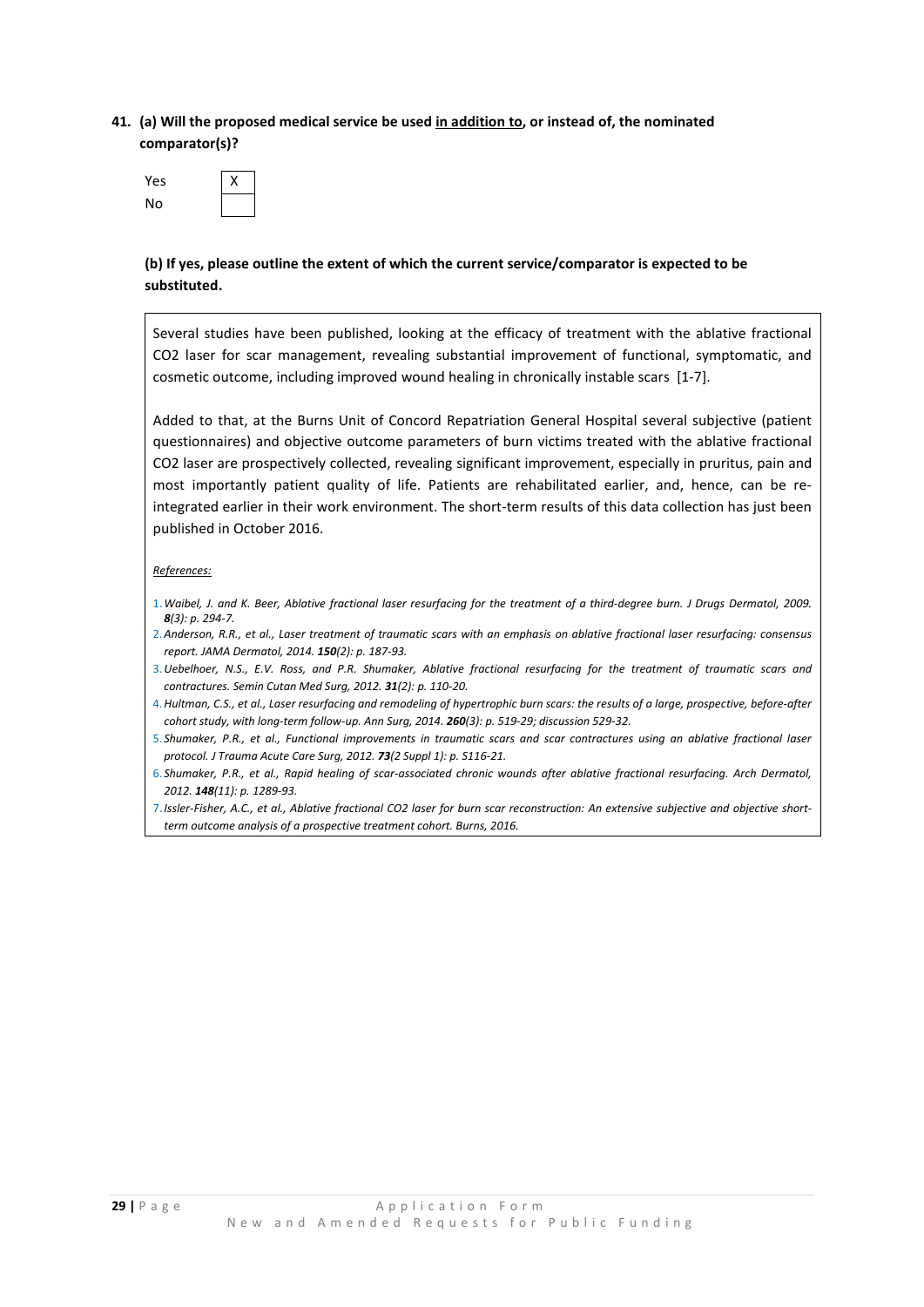**42. Define and summarise how current clinical management pathways (from the point of service delivery onwards) are expected to change as a consequence of introducing the proposed medical service including variation in health care resources (Refer to Question 39 as baseline).**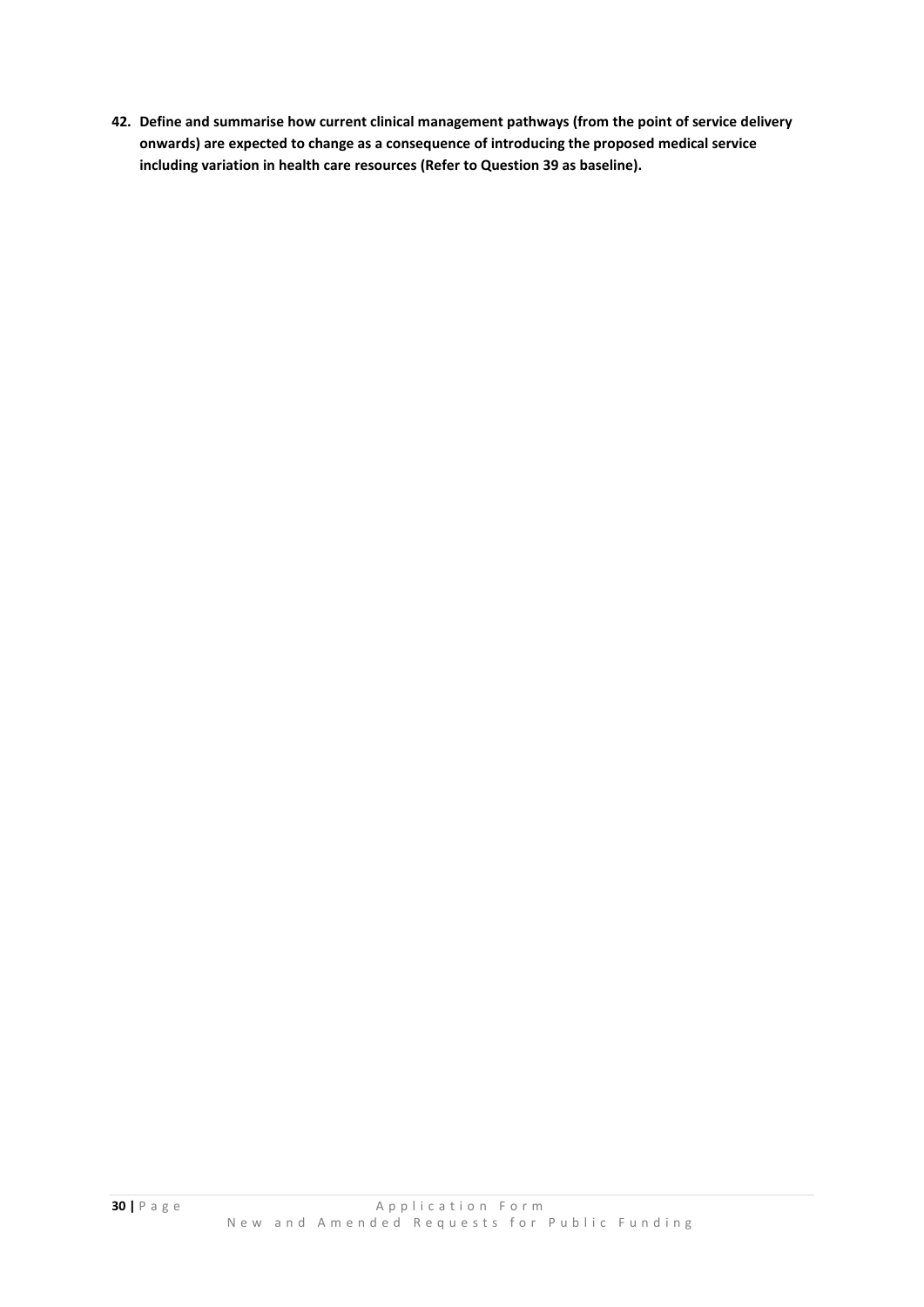Specialists for scar management - especially in burns - reported their findings of this new technique, revealing substantial improvement of functional and cosmetic outcome, especially in pliability, texture, durability, range of motion, and patient satisfaction [1-7].

Other evidence indicates, that patients who presented with hairless scars, had a new-onset of hair growth, and even regained the ability to sweat (which is usually a problem in burn scars, as the skins natural accessory sweat glands are destroyed by the burn injury) has been described, resulting in an improvement in heat sensitivity, which is one of the most limiting symptoms of burn victims [1,8].

A significant reduction in other symptoms such as pruritus and also pain can be observed in patients treated with this modality – symptoms which have traditionally been very difficult to manage Patients are frequently on chronic pain medication and often enrolled in specialized pain clinics for years. Thus, limiting or even completely distinguish pain and pruritus has a substantial positive impact on patients and healthcare.

It has been shown that treatment with the ablative fractional CO2 laser results in a substantial increase in quality of life, regardless of the maturation status of the scars [1].

And finally, reports exist, demonstrating that the CO2 ablative fractional laser can induce rapid healing of chronic wounds and ulcerations [7,9].

Conventional paradigms suggested that scars have to be mature, which takes approximately 1-2 years post-injury before an intervention for scar improvement should be initiated [10,11]. However, with the ablative fractional CO2 laser it is possible to start treatment once the acute burn wound has healed and already show first signs of pathological scarring [6,12]. This early treatment intervention positively influences scar formation, improves early mobility, enhances, and hereby accelerates the entire rehabilitative process [6]. Added to that, there is evidence that scars as old as 50 years can be successfully treated with the ablative fractional CO2 laser [2]. The treatment with the ablative fractional CO2 laser does not replace surgical scar releases, but it decreases the extent of surgery, leading to reduced postoperative morbidity, thus fasten the process of workplace-reintegration and improved overall outcome.

#### *References:*

- *1. Issler-Fisher, A.C., et al., Ablative fractional CO2 laser for burn scar reconstruction: An extensive subjective and objective short-term outcome analysis of a prospective treatment cohort. Burns, 2016.*
- *2. Waibel, J. and K. Beer, Ablative fractional laser resurfacing for the treatment of a third-degree burn. J Drugs Dermatol, 2009. 8(3): p. 294-7.*
- *3. Cervelli, V., et al., Ultrapulsed fractional CO2 laser for the treatment of post-traumatic and pathological scars. J Drugs Dermatol, 2010. 9(11): p. 1328-31.*
- *4. Uebelhoer, N.S., E.V. Ross, and P.R. Shumaker, Ablative fractional resurfacing for the treatment of traumatic scars and contractures. Semin Cutan Med Surg, 2012. 31(2): p. 110-20.*
- *5. Hultman, C.S., et al., Laser resurfacing and remodeling of hypertrophic burn scars: the results of a large, prospective, before-after cohort study, with long-term follow-up. Ann Surg, 2014. 260(3): p. 519-29; discussion 529-32.*
- *6. Shumaker, P.R., et al., Functional improvements in traumatic scars and scar contractures using an ablative fractional laser protocol. J Trauma Acute Care Surg, 2012. 73(2 Suppl 1): p. S116-21.*
- *7. Shumaker, P.R., et al., Rapid healing of scar-associated chronic wounds after ablative fractional resurfacing. Arch Dermatol, 2012. 148(11): p. 1289-93.*
- *8. Beachkofsky, T.M., J.S. Henning, and C.M. Hivnor, Induction of de novo hair regeneration in scars after fractionated carbon dioxide laser therapy in three patients. Dermatol Surg, 2011. 37(9): p. 1365-8.*
- *9. Anderson, R.R., et al., Laser treatment of traumatic scars with an emphasis on ablative fractional laser resurfacing: consensus report. JAMA Dermatol, 2014. 150(2): p. 187-93.*
- 10. *Smith, M.A., A.M. Munster, and R.J. Spence, Burns of the hand and upper limb--a review. Burns, 1998. 24(6): p. 493-505.*
- 11. Motamed, S., et al., Treatment of flexion contractures following burns in extremities. Burns, 2006. **32**(8): p. 1017-21.

**31** | **F** a g e<sup>12.</sup> Jesitus, J. Ablative fractional resurfacing restores form, function after scarring. Dermatology Times 2013; Dec 1 2013;[Available from: http://dermatologytimes.modernmedicine.com/dermatology-times/news/ablative-fractional-<br>Public Public Funding Public Funding Public Funding Public Funding Public Funding Public Funding Public Fundin *resurfacing-restores-form-function-after-scarring; accessed 26 May 2014.*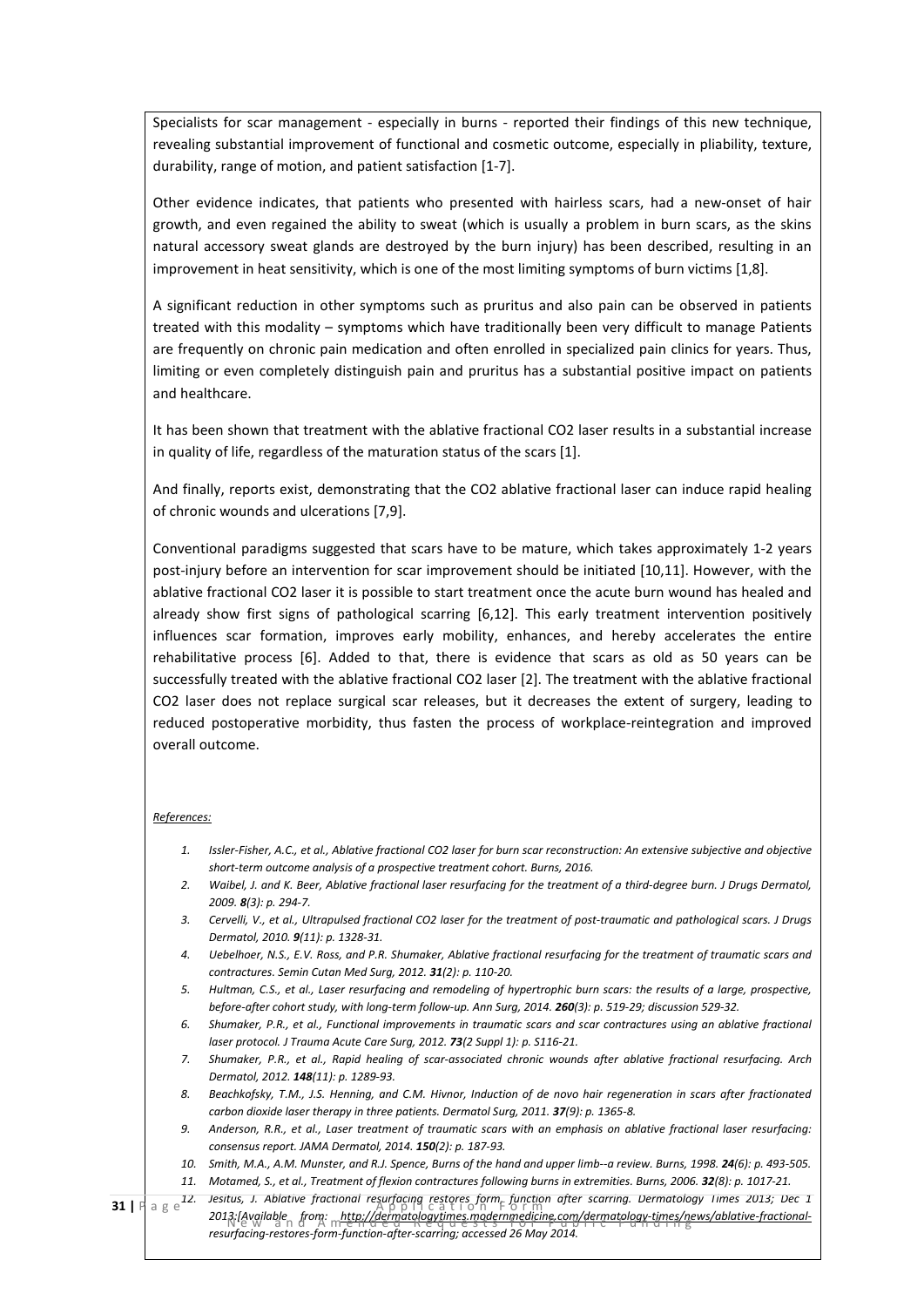#### *PART 6d – INFORMATION ABOUT THE CLINICAL OUTCOME*

## **43. Summarise the clinical claims for the proposed medical service against the appropriate comparator(s), in terms of consequences for health outcomes (comparative benefits and harms).**

As previously mentioned it has been shown in several studies that treatment of burn scars with the ablative fractional CO2 laser improves functionality (increased range of motion, improved pliability, closure of chronic wound breakdown), symptoms (such as neuropathic pain & itchiness), decreases the thickness of the scar, dramatically improves cosmesis, and hence reduces the stigma and alters the psychology of affected patients[1-4]. Latest research even demonstrated a significant improvement in patients' quality of life, hence accelerating rehabilitation and re-integration into society and work [1].

In the burns community it is accepted that treatment with the ablative fractional CO2 laser might reduce the extent of complex reconstructive surgical procedures or sometimes even avoid it. Severe burn scarring is a complex and heterogenic medical condition. Depending on various factors such as skin types, location and scar characteristics, some patients require reconstructive surgical procedures ranging from simple small surgical excisions, grafting, local flaps, but can also include complex reconstructive procedures such as free flaps, rhinoplasties and others. *Therefore, a single comparator as such does not exist without listing the full range of plastic surgical procedures performed in these patients***.** Moreover, current data suggest that treatment with the ablative fractional CO2 laser complements traditional treatment strategies, and may reduce the number and extent of the whole range of plastic surgical procedures for burn scar management.

References:

- 1. *Issler-Fisher, A.C., et al., Ablative fractional CO2 laser for burn scar reconstruction: An extensive subjective and objective short-term outcome analysis of a prospective treatment cohort. Burns, 2016.*
- 2. *Hultman, C.S., et al., Laser resurfacing and remodeling of hypertrophic burn scars: the results of a large, prospective, before-after cohort study, with long-term follow-up. Ann Surg, 2014. 260(3): p. 519-29; discussion 529-32.*
- 3. *Shumaker, P.R., et al., Functional improvements in traumatic scars and scar contractures using an ablative fractional laser protocol. J Trauma Acute Care Surg, 2012. 73(2 Suppl 1): p. S116-21.*
- 4. *Shumaker, P.R., et al., Rapid healing of scar-associated chronic wounds after ablative fractional resurfacing. Arch Dermatol, 2012. 148(11): p. 1289-93.*

#### **44. Please advise if the overall clinical claim is for:**

Superiority Non-inferiority

**45. List the key health outcomes (major and minor – prioritising major key health outcomes first) that will need to be specifically measured in assessing the clinical claim of the proposed medical service versus the comparator:**

#### **Safety Outcomes**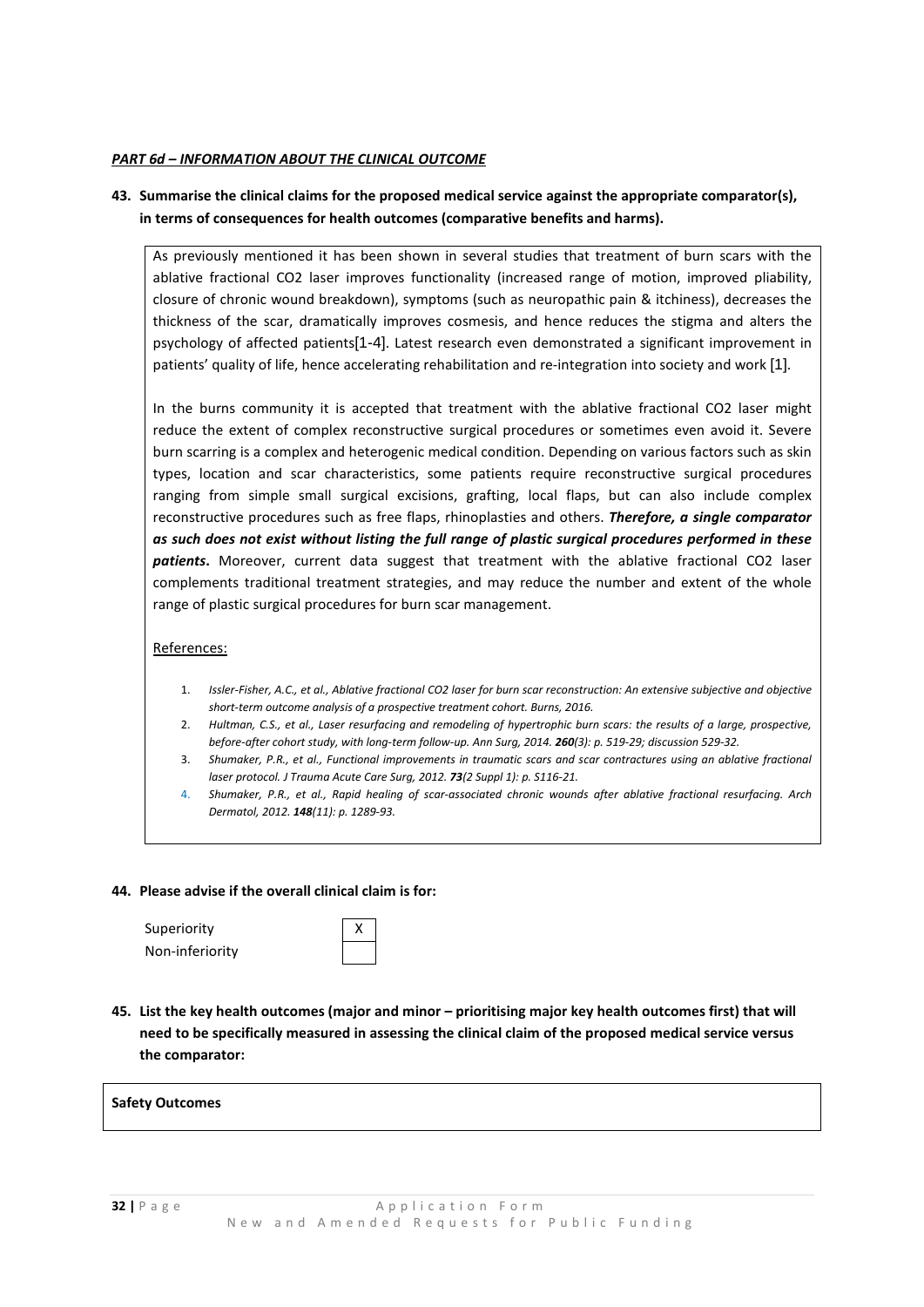Treatment with the ablative fractional CO2 laser is minimally invasive and the risks of the procedure itself are absolutely minimal (eye-hazard, burn, pigment-changes, small risk for infection).

**Clinical Effectiveness Outcomes**

Improvement in scar pliability, colour, thickness, contour, symptoms, functionality, quality of life.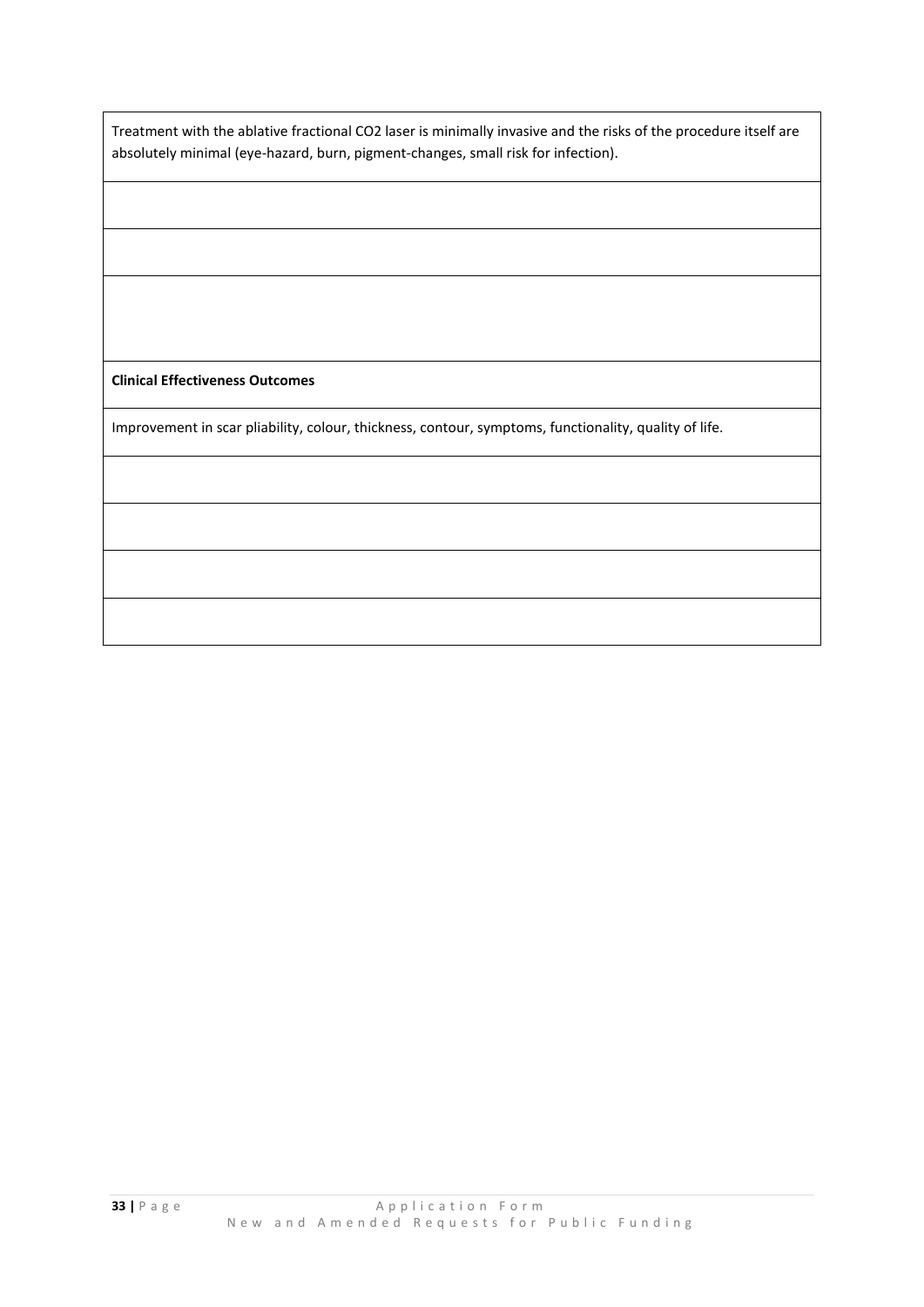# *PART 7 – INFORMATION ABOUT ESTIMATED UTILISATION*

## **46. Estimate the prevalence and/or incidence of the proposed population.**

Patients suffering from the consequences of burn scars, and scars following other medical conditions where large areas of skin are affected, who require treatment and are eligible for laser scar intervention. Over a 13 months' course, we have treated 89 patients with over 118 scars. However, the number of patients treated is also reflected by the available theatre time and might increase if there is more surgical time available.

Since the introduction of the ablative fractional CO2 laser into our routine scar management, the number of more complex elective reconstructive surgeries could be reduced by 57% and the length of stay at the hospital of patients undergoing elective reconstructive procedures could be reduced by 74% (a drop from a mean of 5.2days pre-laser-era to a mean of 1.8days since the introduction of the ablative fractional CO2 laser.

### **47. Estimate the number of times the proposed medical service(s) would be delivered to a patient per year.**

Each patient who is treated with the ablative fractional CO2 laser requires approximately 3-6 treatment sessions, with an interval of 6weeks up to 6months in between each treatment sessions. However, the treatment plan (frequency & interval) has to be adapted to each patients needs individually and can therefore also be different (more or less treatments, with longer or shorter intervals). Summarizing it would be around 3-5 treatments per patient per year.

## **48. How many years would the proposed medical service(s) be required for the patient?**

It takes approximately around 1-2 years for a patient to complete the laser treatment unless there are substantial areas involved, which can't be treated all at once during the same treatment session.

## **49. Estimate the projected number of patients who will utilise the proposed medical service(s) for the first full year.**

Over the last year we have treated a mean of 2.8 patients per week. As there is quite a long wait list for patients with pathologic burn scars booked for laser surgery, we are currently planning to expand our theatre time, which should enable us to treat up to 5 patients per week with the ablative fractional CO2 laser. Thus, we estimate to treat approximately 200-250 patients with the ablative fractional CO2 laser in 2017.

**50. Estimate the anticipated uptake of the proposed medical service over the next three years factoring in any constraints in the health system in meeting the needs of the proposed population (such as supply and demand factors) as well as provide commentary on risk of 'leakage' to populations not targeted by the service.**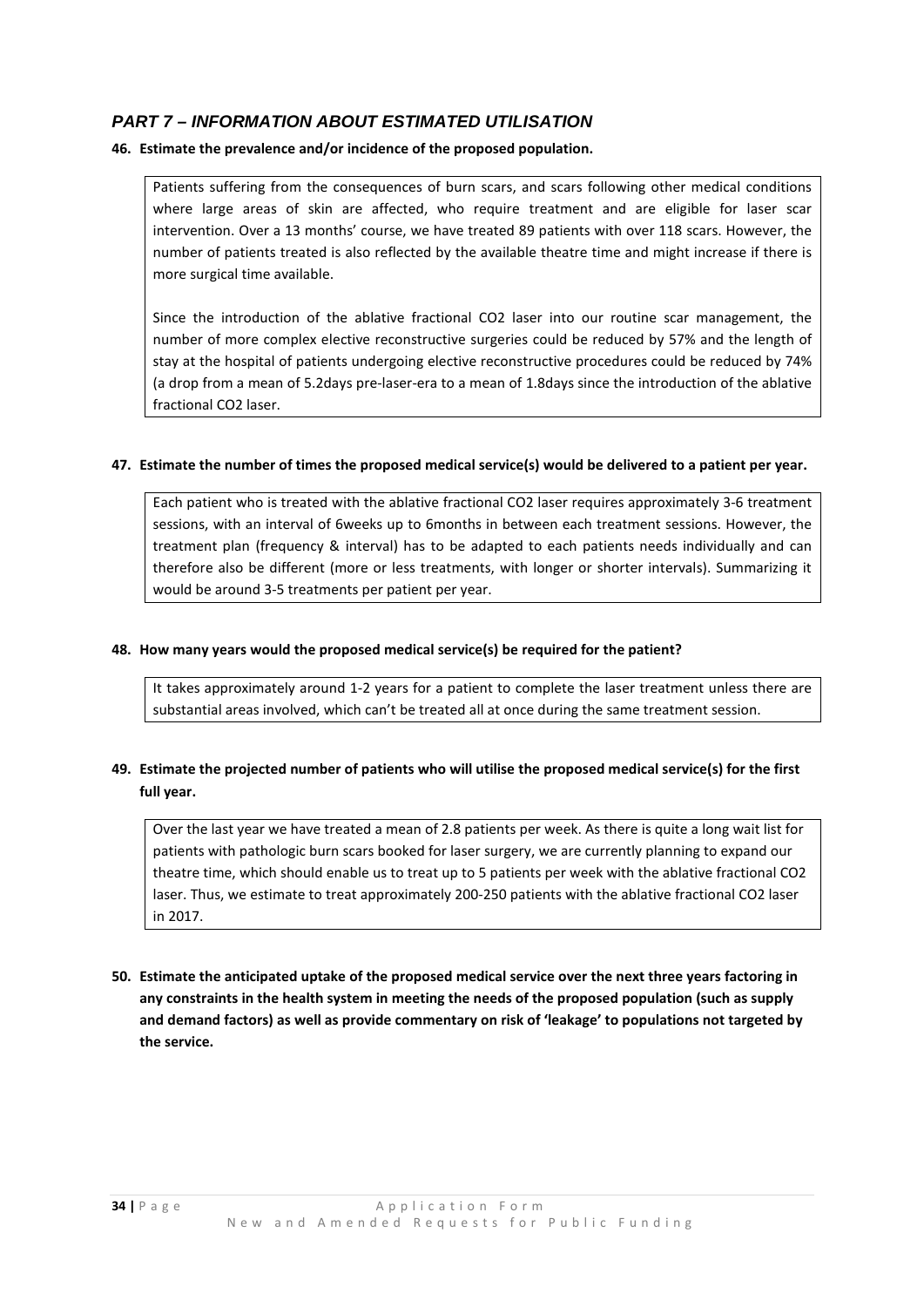Since the introduction of the ablative fractional CO2 laser into our routine scar management, the numbers were steadily increasing. We do expect a further increase due to the high demand during the next three years, however, we will have to analyse the numbers over the next year to make a conclusive statement about this and it highly depends on availability of theatre time. Depending on the workload of acutely burnt patients, the number of elective reconstructive procedures (including laser treatment) may be limited.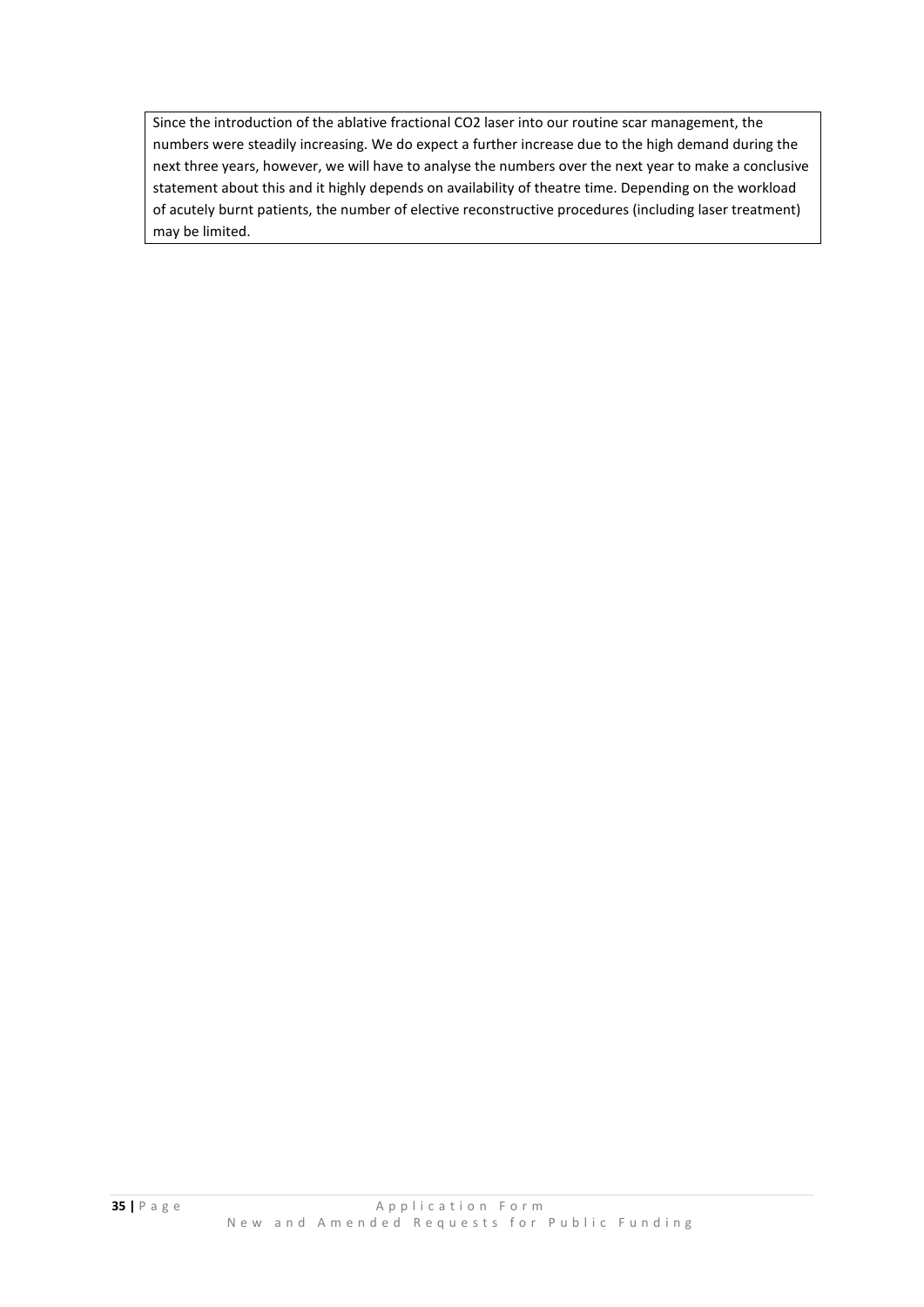## *PART 8 – COST INFORMATION*

**51. Indicate the likely cost of providing the proposed medical service. Where possible, please provide overall cost and breakdown.**

Purchase of machine:

Laser machine (Ablative fractional UltraPulse® CO2 laser): **\$237'300** (purchase price November 2014)

Annual warranty:

(preventive maintenance, labor, parts, travel) for the machine, including the handpieces: **\$20'700**

Costs for a treated area of 3% total body surface area (TBSA):

- Anaesthesia (general anaesthesia or local anaesthesia with sedation) with or without anaesthesist (depending on patient and scar factors)
- Consumables include syringes, needles, dressings, chlorhexidine and suction tubing. All together (including anaesthetic compound cream) the total average cost for a laser procedure on a 3% burn scar is **\$170 per procedure.**
- Treatment time (excluding anaesthesia): approximately 40min for an area of 3% TBSA
- Personnel (40min): surgeon, recovery nurse, scrub scout, orderly, +/- anaesthesist (hospital employees)
- **52. Specify how long the proposed medical service typically takes to perform.**

Approximately 40min for an area of 3% TBSA scar

**53. If public funding is sought through the MBS, please draft a proposed MBS item descriptor to define the population and medical service usage characteristics that would define eligibility for MBS funding.**

Category (proposed category number) – (proposed category description)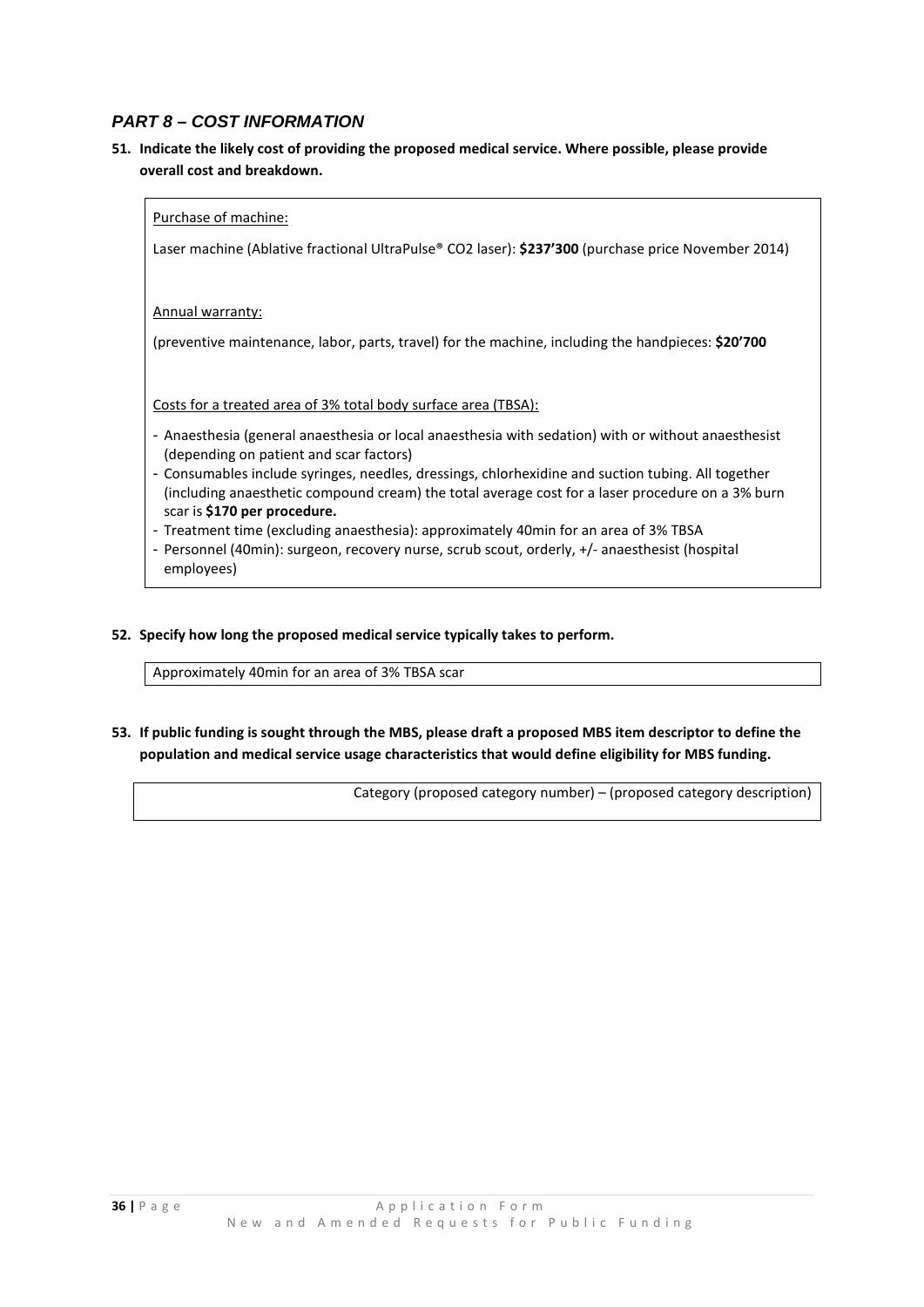Proposed item descriptor

Existing item numbers:

• 45025: *CARBON DIOXIDE LASER OR ERBIUM LASER (not including fractional laser therapy) resurfacing of the face or neck for severely disfiguring scarring resulting from trauma, burns or acne) – limited to 1 aesthetic area*

 $\rightarrow$  Medicare Fee \$177.35

- 45026: *CARBON DIOXIDE LASER OR ERBIUM LASER (not including fractional laser therapy) resurfacing of the face or neck for severely disfiguring scarring resulting from trauma, burns or acne) – more than 1 aesthetic area*  $\rightarrow$  Medicare Fee \$398.55
- 45506: *Scar, of face or neck, not more than 3cm in length, revision of, where undertaken in the operating theatre of a hospital, or where performed by a specialist in the practice of his or her specialty.*  $\rightarrow$  Medicare Fee \$219.95
- 45512: *Scar, of face or neck, more than 3cm in length, revision of, where undertaken in the operating theatre of a hospital, or where performed by a specialist in the practice of his or her specialty.*  $\rightarrow$  Medicare Fee \$295.70
- 45515: *Scar, other than on face or neck, not more than 7cms in length, revision of, as an independent procedure, where undertaken in the operating theatre of a hospital, or where performed by a specialist in the practice of his or her specialty)*  $\rightarrow$  Medicare Fee \$186.50
- 45518: *Scar, other than on face or neck, more than 7cms in length, revision of, as an independent procedure, where undertaken in the operating theatre of a hospital, or where performed by a specialist in the practice of his or her specialty*  $\rightarrow$  Medicare Fee \$225.70
- 45519: *Extensive burn scars of skin (more than 1 percent of body surface area), excision of, for correction of scar contracture.*  $\rightarrow$  Medicare Fee \$429.05
- 14100: *Laser photocoagulation using laser light within the wave length of 510-1064nm in the treatment of vascular lesions of the head or neck where abnormality is visible form 3 metres, including any associated consultation, up to a maximum of 6 sessions (including any sessions to which items 14100 to 14118 and 30213 apply) in any 12month period*   $\rightarrow$  Medicare Fee \$152.50
- 14106: *Laser photocoagulation photocoalgulation using laser light within the wave length of 510- 1064nm in the treatment of port wine stains, haemangioms of infancy, cafe-au-lait macules and naevi of Ota, other than melanocytic naevi (common moles), where the abnormality is visible from 3 metres, including any associated consultation, up to a maximum of 6 sessions (including any sessions to which items 14100 to 14118 and 30213 apply) in any 12 month period-area of treatment up to 50cm<sup>2</sup> .*  $\rightarrow$  Medicare Fee \$152.50
- 14109: *Laser photocoagulation (same as 14106).... more than 50cm<sup>2</sup> and up to 100cm<sup>2</sup> .*  $\rightarrow$  Medicare Fee \$187.35
- 14112: *Laser photocoagulation (same as 14106)… more than 100cm2 and up to 150cm2*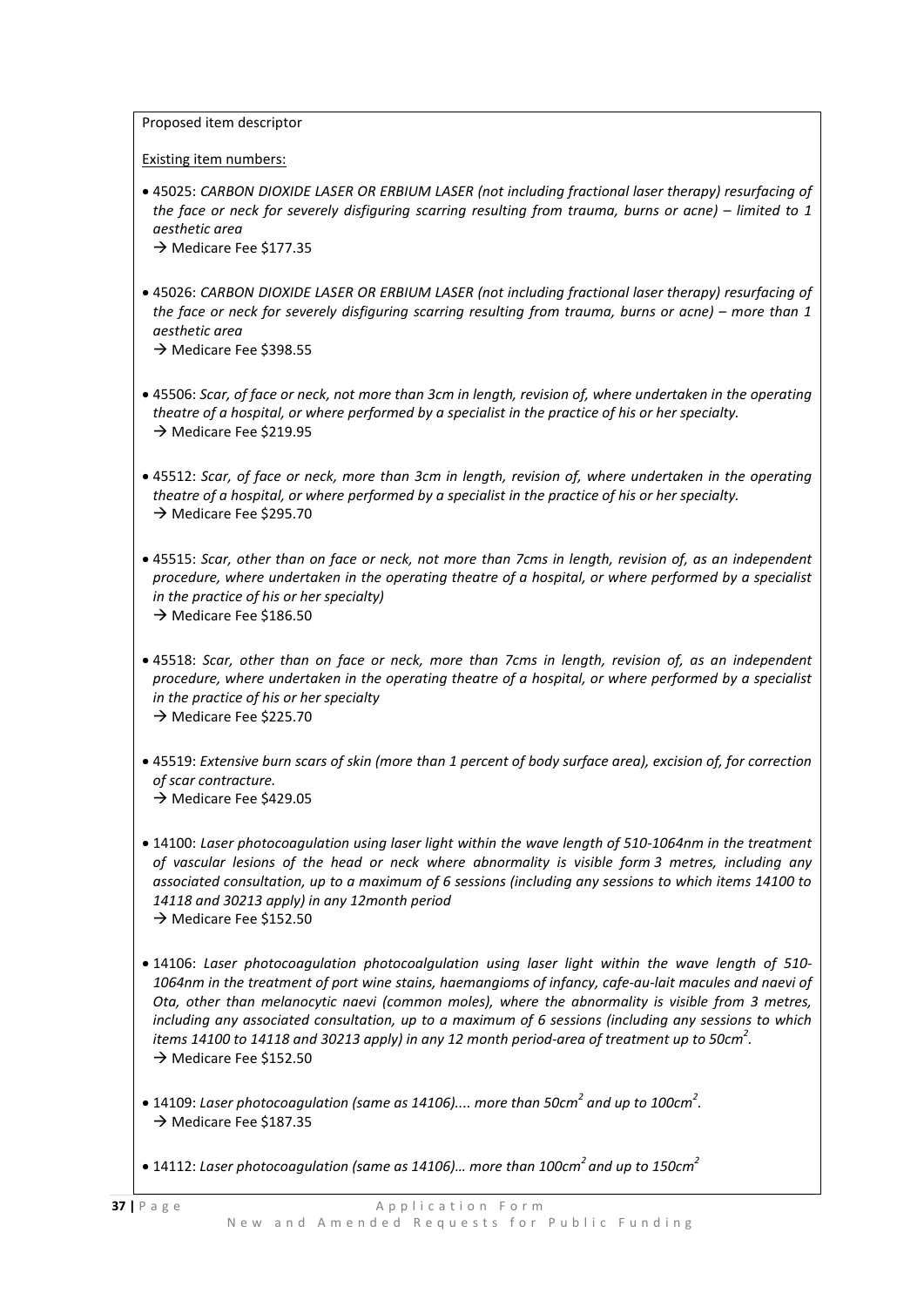$\rightarrow$  Medicare Fee \$221.70

- 14115: *Laser photocoagulation (same as 14106)… more than 150cm2 and up to 250cm2*  $\rightarrow$  Medicare Fee \$256.5
- 14118: *Laser photocoagulation (same as 14106)… more than 250cm<sup>2</sup>* → Medicare Fee \$325.75
- 14124: *Laser photocoagulation using laser light within the wave length of 510-1064nm in the treatment of haemangiomas of infancy, including any associated consultation – where a 7th or subsequent session (including any sessions to which items 14100 to 14118 and 30213 apply) is indicated in a 12 month period.*

→ Medicare Fee \$152.50

#### Fee: \$(proposed fee)

As we are dealing with burn scars we suggest to calculate the treatment areas according to the percentage of total body surface area (TBSA), which is affected by the scar. TBSA is the standardised and validated assessment metric for burn patients. The treatment of scars on the face/neck should be considered as a separate item number and the treated area calculated by aesthetic areas (same as existing item numbers 45025 & 45026 (definition see above).

Proposed fees calculated according the following:

- Face or neck: fee of existing item numbers for scar revision
- Areas other than face or neck: fee of existing item numbers for laser photocoagulation + 30%:

We propose an addition of approximately 30% because:

- *1. Specialized training and education for safe and competent application of laser medicine in burn patients required*
- *2. Extra capital required for purchase and maintenance of machine, e.g.: - Ablative fractional CO2 Ultrapulse®: \$237'300 (excluding GST*
	- *- Pulsed Dye laser (standard device for laser photocoagulation using laser light to treat burn scars): \$126'435 (excluding GST)*
- *3. Compared to laser photocoagulation using laser light within the wavelength of 510-1064nm, treatment with the ablative fractional CO2 laser is more invasive, hence more painful/higher postoperative morbidity, which requires general anaesthesia for treatment of a larger surface area.*

As per calculations of Point 5.f) per treated area of 3% TBSA (surgical time approx. 40min) on one body localization and extrapolated from the above existing item numbers:

#### **Proposed definitions & fees**

- Scar revision with ablative fractional CO2 laser in the treatment of burn scars or scars following other medical conditions where large areas of skin are affected, resulting in detrimental physical, aesthetic and social sequelae; Resurfacing of the face or neck – limited to 1 aesthetic area. proposed Medicare Fee \$ 219.95 *(same fee as item no 45506)*
- Scar revision with ablative fractional CO2 laser in the treatment of burn scars or scars following other medical conditions where large areas of skin are affected, resulting in detrimental physical, aesthetic and social sequelae; Resurfacing of the face or neck – more than 1 aesthetic area. → proposed Medicare Fee \$ 295.79 *(same fee as item no 45512)*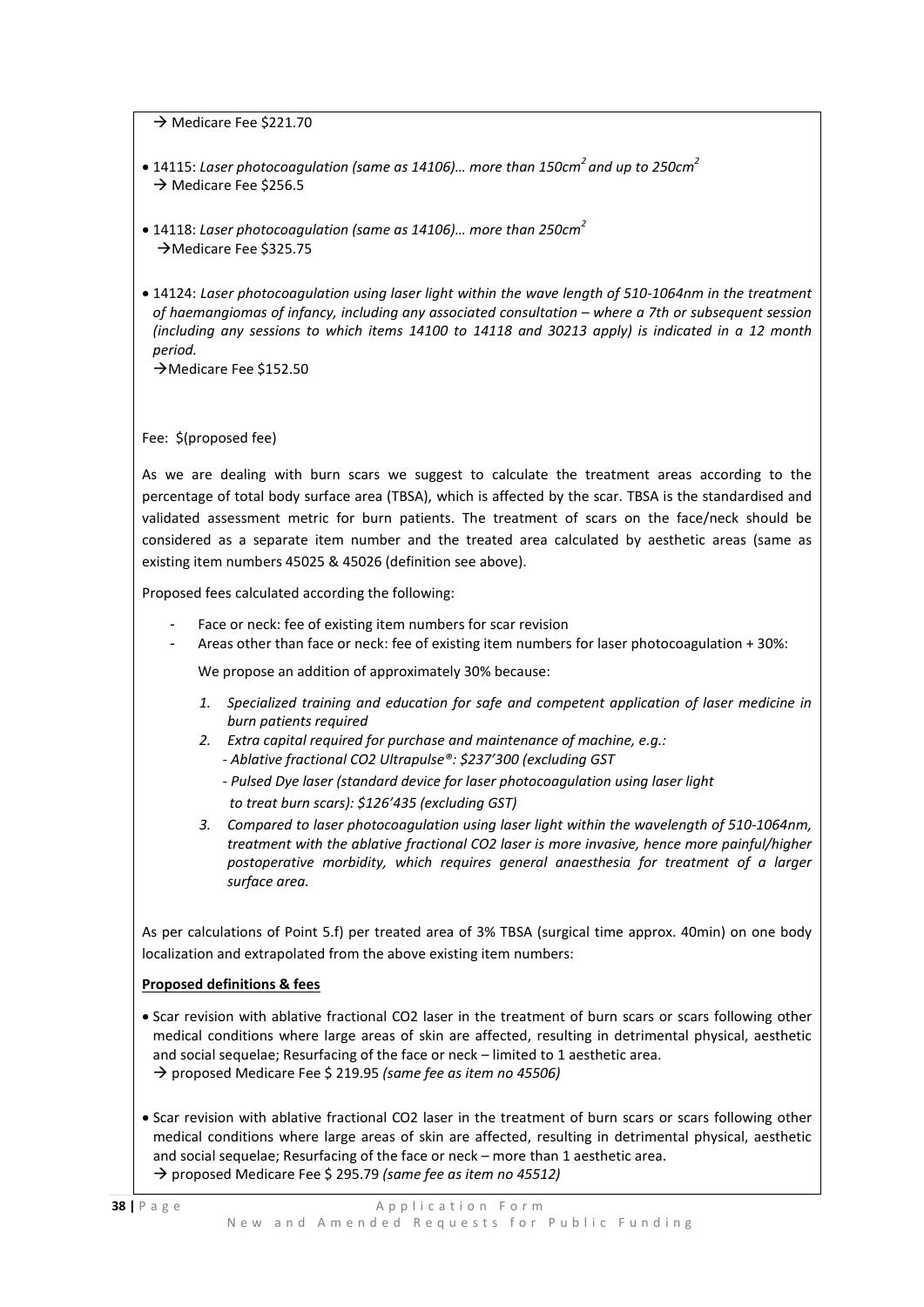- Scar revision with ablative fractional CO2 laser in the treatment of burn scars or scars following other medical conditions where large areas of skin are affected, resulting in detrimental physical, aesthetic and social sequelae; Resurfacing of the face or neck – whole of face or whole of neck. proposed Medicare Fee \$ 700 *(complexity of procedure if whole face is treated)*
- Scar revision/resurfacing with ablative fractional CO2 laser in the treatment of burn scars or scars following other medical conditions where large areas of skin are affected, resulting in detrimental physical, aesthetic and social sequelae; other than face or neck, involving not more than 3% of total body surface.

proposed Medicare Fee \$ 198.25 *(same fee as item no 14106 & 30%)*

• Scar revision/resurfacing with ablative fractional CO2 laser in the treatment of burn scars or scars following other medical conditions where large areas of skin are affected, resulting in detrimental physical, aesthetic and social sequelae; other than face or neck, involving 3% or more but less than 6% of total body surface.

proposed Medicare Fee \$ 243.55 *(same fee as item no 14109 & 30%)*

• Scar revision/resurfacing with ablative fractional CO2 laser in the treatment of burn scars or scars following other medical conditions where large areas of skin are affected, resulting in detrimental physical, aesthetic and social sequelae; other than face or neck, involving 6% or more but less than 9% of total body surface.

proposed Medicare Fee 288.21\$ *(same fee as item no 14112 & 30%)*

• Scar revision/resurfacing with ablative fractional CO2 laser in the treatment of burn scars or scars following other medical conditions where large areas of skin are affected, resulting in detrimental physical, aesthetic and social sequelae; other than face or neck, involving 9% or more but less than 12% of total body surface.

proposed Medicare Fee \$ 333.45 *(same fee as item no 14115 & 30%)*

• Scar revision/resurfacing with ablative fractional CO2 laser in the treatment of burn scars or scars following other medical conditions where large areas of skin are affected, resulting in detrimental physical, aesthetic and social sequelae; other than face or neck, involving more than 12% of total body surface.

proposed Medicare Fee \$ 423.48 *(same fee as item no 14118 & 30%)*